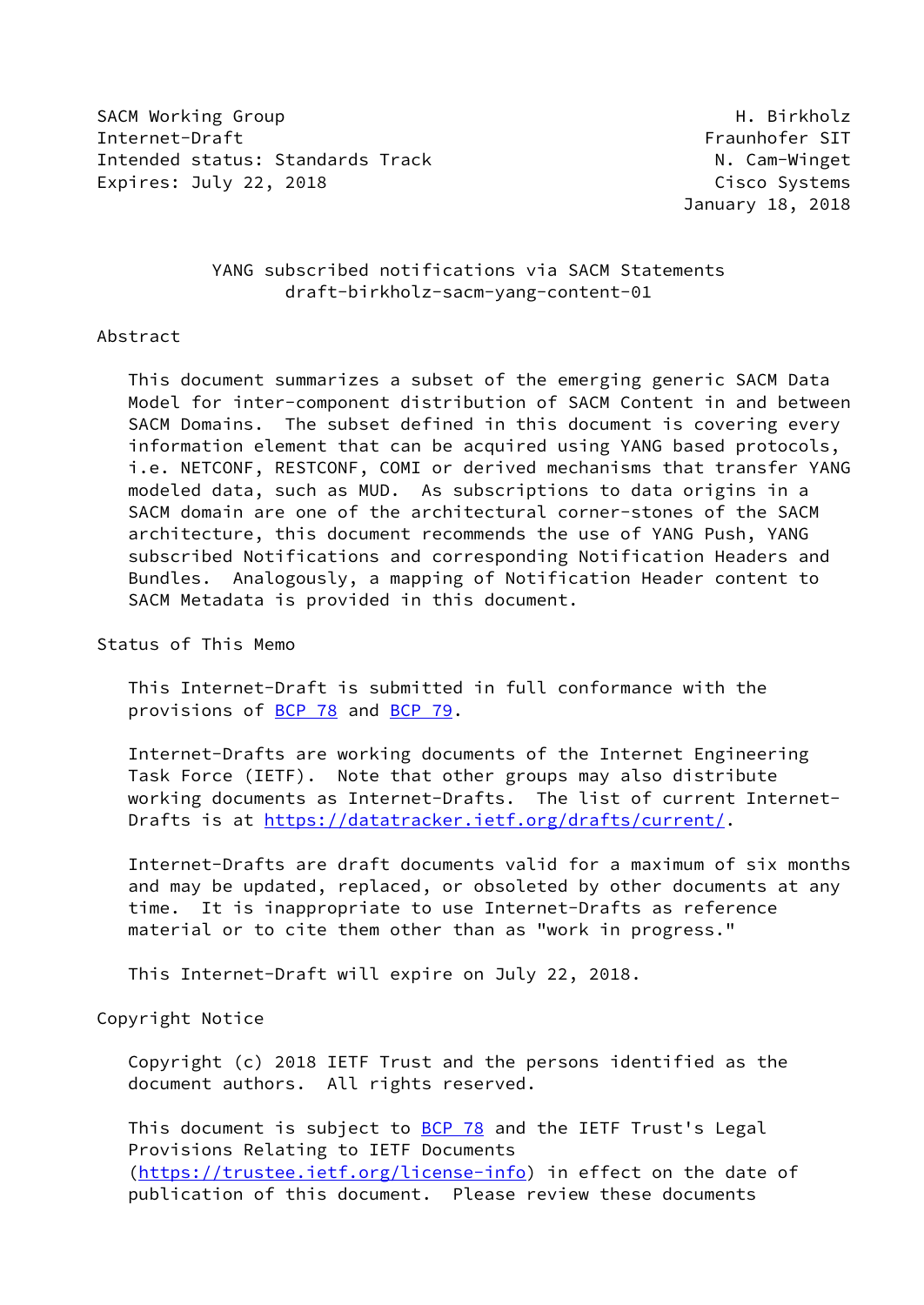carefully, as they describe your rights and restrictions with respect to this document.

| Birkholz & Cam-Winget | Expires July 22, 2018 | [Page 1] |
|-----------------------|-----------------------|----------|
|                       |                       |          |

<span id="page-1-1"></span>Internet-DrafYANG subscribed notifications via SACM Stateme January 2018

 [\(https://trustee.ietf.org/license-info](https://trustee.ietf.org/license-info)) in effect on the date of publication of this document. Please review these documents carefully, as they describe your rights and restrictions with respect to this document. Code Components extracted from this document must include Simplified BSD License text as described in Section 4.e of the Trust Legal Provisions and are provided without warranty as described in the Simplified BSD License.

Table of Contents

|                                                                            | $\overline{2}$  |
|----------------------------------------------------------------------------|-----------------|
| 2.                                                                         | $\overline{3}$  |
| Brokering of YANG Push Telemetry via SACM Statements<br>3.                 | $\overline{3}$  |
| Encapsulation of YANG notifications in SACM content-elements<br>4.         | $\overline{4}$  |
| Enumeration definition for content-type $\cdots$<br>4.1.                   | $\overline{4}$  |
| 4.2. Element definition for content-metadata                               | $\overline{5}$  |
| 4.3. Definition of the yang-output-metadata element included               |                 |
|                                                                            | $\overline{5}$  |
| Mapping of YANG Bundled Notifications to SACM Metadata<br>$\overline{5}$ . | $\underline{7}$ |
| SACM Component Composition<br>6.                                           | $\underline{8}$ |
| 7.                                                                         | $\underline{8}$ |
| 8.                                                                         | 8               |
| 9.                                                                         | 8               |
| 10.                                                                        | 8               |
|                                                                            | 9               |
|                                                                            | 9               |
| Appendix A. Minimal SACM Statement Definition for YANG Output.             | 9               |
| Authors' Addresses<br>$\cdots$                                             | <u>29</u>       |

<span id="page-1-0"></span>[1](#page-1-0). Introduction

 This document defines an XML encoding of SACM Statements that contain SACM Content composed of YANG modeled data (i.e. NETCONF messages). Correspondingly, this documents provides a standardized mapping to derive SACM Metadata from YANG Subscribed Notifications [\[I-D.ietf-netconf-subscribed-notifications](#page-9-3)] using Notification Message Headers and Bundles [\[I-D.ietf-netconf-notification-messages](#page-6-2)] content.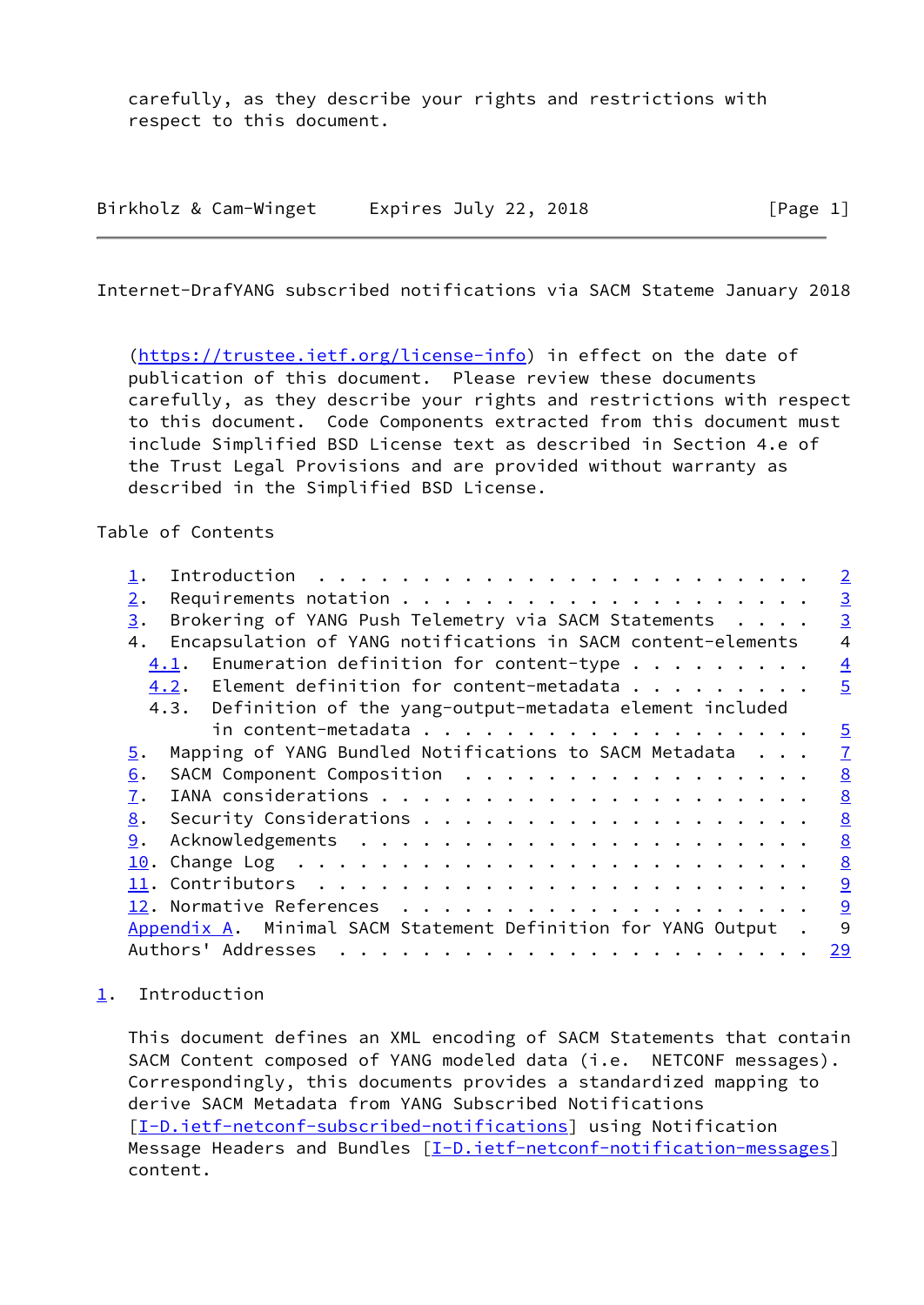Every message defined in the generic SACM Data Model is a SACM Statement. The SACM Statement structure is provided by the SACM Information Model. In consequence, a SACM Statement is an Information Element not acquired by, but created by SACM Components for inter-component distribution of SACM Content (Information Elements on the Data Plane that represent information about Target Endpoints (TE) or Guidance. Examples include: software identifiers, assessment guidance/results, ECA Policy rules, or VDD).

| Birkholz & Cam-Winget | Expires July 22, 2018 | [Page 2] |
|-----------------------|-----------------------|----------|
|-----------------------|-----------------------|----------|

<span id="page-2-1"></span>Internet-DrafYANG subscribed notifications via SACM Stateme January 2018

 YANG modules are a powerful established tool to provide Information Elements about Target Endpoints with well-defined semantics. YANG Push  $[I-D.ietf-netconf-yang-push]$  and the corresponding YANG Subscribed Notifications [\[I-D.ietf-netconf-subscribed-notifications\]](#page-9-3) drafts make use of these modules to create streams of notifications (YANG telemetry). Subscriptions to YANG data stores or YANG streams are Data Sources that provide Information Elements that can be acquired by SACM Collectors to provide SACM Content on the Data Plane.

 Analogously, filter expressions used in the context of YANG subscriptions constitute SACM Content that is Imperative Guidance consumed by SACM Components on the Management Plane in order to create YANG telemetry.

 In this document (not including the abstract, of course), terms that are Capitalized or prefixed with SACM are defined in the SACM Terminology document.

<span id="page-2-0"></span>[2](#page-2-0). Requirements notation

 The key words "MUST", "MUST NOT", "REQUIRED", "SHALL", "SHALL NOT", "SHOULD", "SHOULD NOT", "RECOMMENDED", "NOT RECOMMENDED", "MAY", and "OPTIONAL" in this document are to be interpreted as described in [RFC](https://datatracker.ietf.org/doc/pdf/rfc2119) [2119](https://datatracker.ietf.org/doc/pdf/rfc2119), [BCP 14](https://datatracker.ietf.org/doc/pdf/bcp14) [\[RFC2119](https://datatracker.ietf.org/doc/pdf/rfc2119)].

<span id="page-2-2"></span>[3](#page-2-2). Brokering of YANG Push Telemetry via SACM Statements

 Every SACM Content is published into a SACM Domain using a statement envelope/encapsulation. The general structure of a SACM Statement is based on the Information Element definition found in [\[I-D.ietf-sacm-information-model](#page-9-5)] and can be summarized as follows: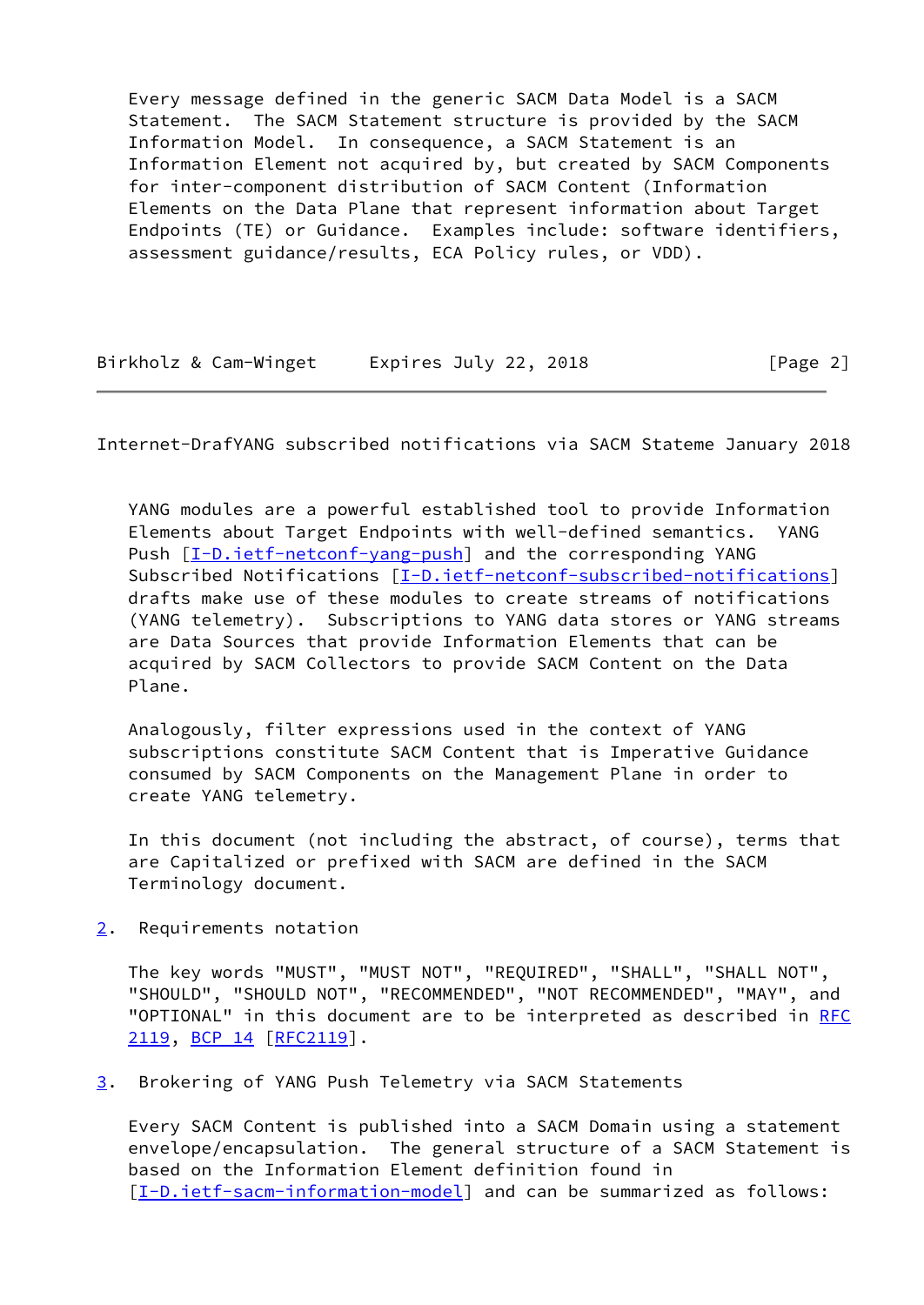- o a sacm-statement encapsulates statement-metadata and content elements
- o a content-element encapsulates content-metadata and SACM Content

 In the scope of this document, only one type of SACM Content is covered: YANG modeled data. Correspondingly, the minimal required structure of statements, statement-metadata, content-elements, and content-metadata are defined. A complete XML schema definition of this subset of the generic SACM Data Model can be found in [Appendix A](#page-10-0).

| Birkholz & Cam-Winget | Expires July 22, 2018 | [Page 3] |
|-----------------------|-----------------------|----------|
|-----------------------|-----------------------|----------|

<span id="page-3-1"></span>Internet-DrafYANG subscribed notifications via SACM Stateme January 2018

<span id="page-3-2"></span>[4](#page-3-2). Encapsulation of YANG notifications in SACM content-elements

 A YANG notification is associated with a set of YANG specific metadata as defined in [\[I-D.ietf-netconf-notification-messages](#page-6-2)]. Hence, SACM Content that is derived from a YANG notification published to a SACM Domain MUST be encapsulated with its corresponding Metadata in a content-element as defined below.

 YANG output that is SACM Content MUST be represented according to the XSD definition included in the content choice of the content-element.

```
<CODE BEGINS>
<xs:complexType name="content-element">
   <xs:sequence>
    <xs:element name="content-metadata" type="content-metadata" maxOccurs="unbo
     <xs:choice>
       <xs:element name="yang-output" type="yang-output" />
        <!-- There is only one element here now, but virtually every other cont
             will go here, i.e. data models, such as OVAL, SCAP, SWID, etc. -->
     </xs:choice>
   </xs:sequence>
</xs:complexType>
<CODE ENDS>
```
<span id="page-3-0"></span>[4.1](#page-3-0). Enumeration definition for content-type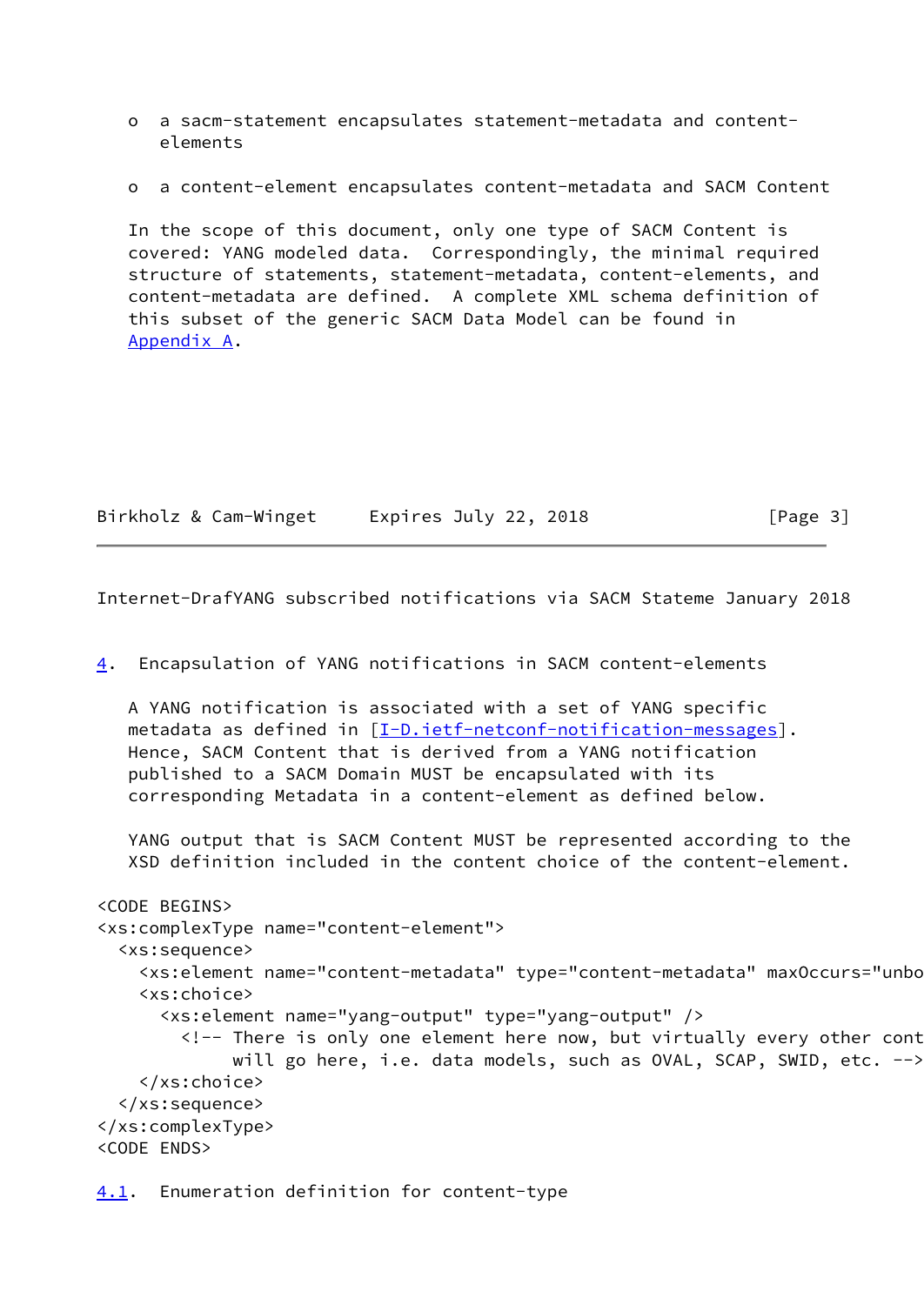An occurrence of the yang-output element MUST be instantiated in the content-metadata element, if YANG Push output is to be transferred. Also, the content-type MUST be set to the enumeration value "yang output", respectively. In general, the list of content-type enumerations is including every subject as defined in the SACM Information Model. Regarding the definition of the subset of the generic SACM Data Model provided by this document, the list of potential content-types is reduced to "yang-output". Please note, that the complete generic SACM Data Model includes additional content-type enumerations next to the definition provided by this document. <CODE BEGINS> <xs:simpleType name="content-type"> <xs:restriction base="xs:string"> <xs:enumeration value="yang-output" />  $\langle$ !-- There is only one type here now, but virtually every other contentwill go here, i.e. data models, such as OVAL, SCAP, SWID, etc. --> </xs:restriction> </xs:simpleType> <CODE ENDS>

Birkholz & Cam-Winget Expires July 22, 2018 [Page 4]

<span id="page-4-1"></span>Internet-DrafYANG subscribed notifications via SACM Stateme January 2018

<span id="page-4-0"></span>[4.2](#page-4-0). Element definition for content-metadata

 The list of optional elements included in content-metadata will incorporate any every potential metadata type. For the scope of this document, the list of elements is also limited to the minimal required set of metadata elements and the yang-output metadata element to support the encapsulation of NETCONF encoded subscribed notifications or YANG query result. As defined above, one occurrence of the yang-output element has to be included in the content-metadata element.

 A more complete content-metadata element definition is illustrated in the [Appendix A.](#page-10-0)

<CODE BEGINS> <xs:complexType name="content-metadata"> <xs:sequence> <xs:element name="content-element-guid" type="content-element-guid"/>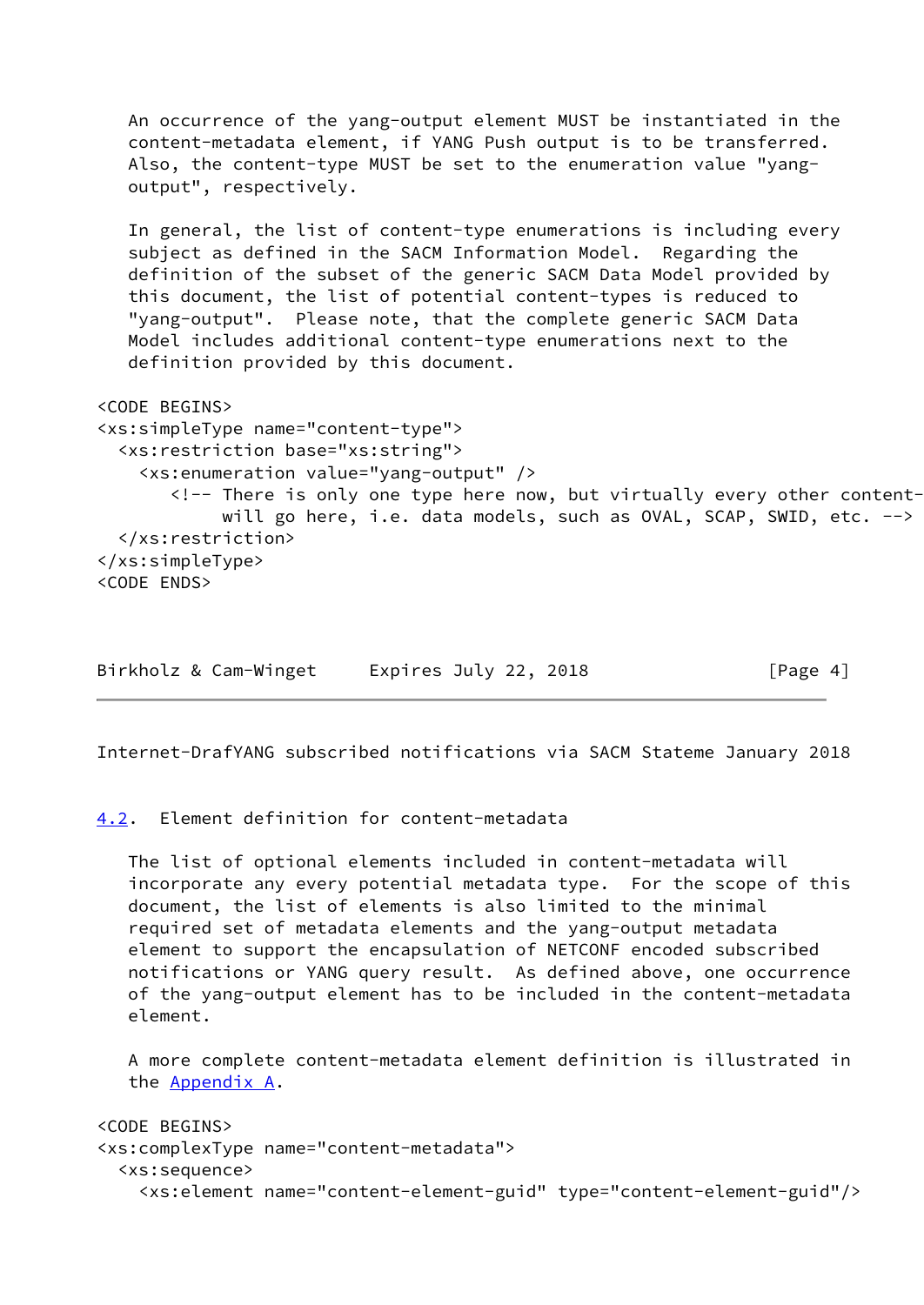```
 <xs:element name="content-creation-timestamp" type="content-creation-timestamp"/>
    <xs:element name="content-topic" type="content-topic"/>
    <xs:element name="content-type" type="content-type"/>
    <xs:element name="data-source" type="data-source" minOccurs="0"/>
    <xs:element name="data-origin" type="data-origin" minOccurs="0"/>
   <xs:element name="relationship" type="relationship" minOccurs="0" maxOccurs
    <xs:element name="yang-output-metadata" type="yang-output-metadata" minOccurs="0"/>
  </xs:sequence>
</xs:complexType>
<CODE ENDS>
```
<span id="page-5-0"></span>[4.3](#page-5-0). Definition of the yang-output-metadata element included in content-metadata

 The composition of metadata that can be associated with a XML NETCONF result depends on multiple factors:

- o acquisition method: query / subscription
- o encoding: XML # more content encodings will be supported as indicated by the definition
- o subscription interval: periodic / on-change
- o filter-type: xpath / subtree

 Additionally, the actual filter expression (or in future iterations of this work, a referencing Label, such as a URI, UUID or other composed identifier) has to be included in the content-metadata.

Birkholz & Cam-Winget Expires July 22, 2018 [Page 5]

```
<CODE BEGINS>
<xs:complexType name="yang-output-metadata">
  <xs:sequence>
     <xs:choice maxOccurs="1">
       <xs:element name="yang-query" type="yang-query-value" />
       <xs:element name="yang-subscribtion" type="yang-subscribtion-type" />
     </xs:choice>
     <xs:element name="encoding" type="yang-encoding" />
    <xs:element name="module-names" type="module-name" minOccurs="0" maxOccurs=
    <xs:element name="filter-expression" type="filter-expression-value" minOccu
   </xs:sequence>
```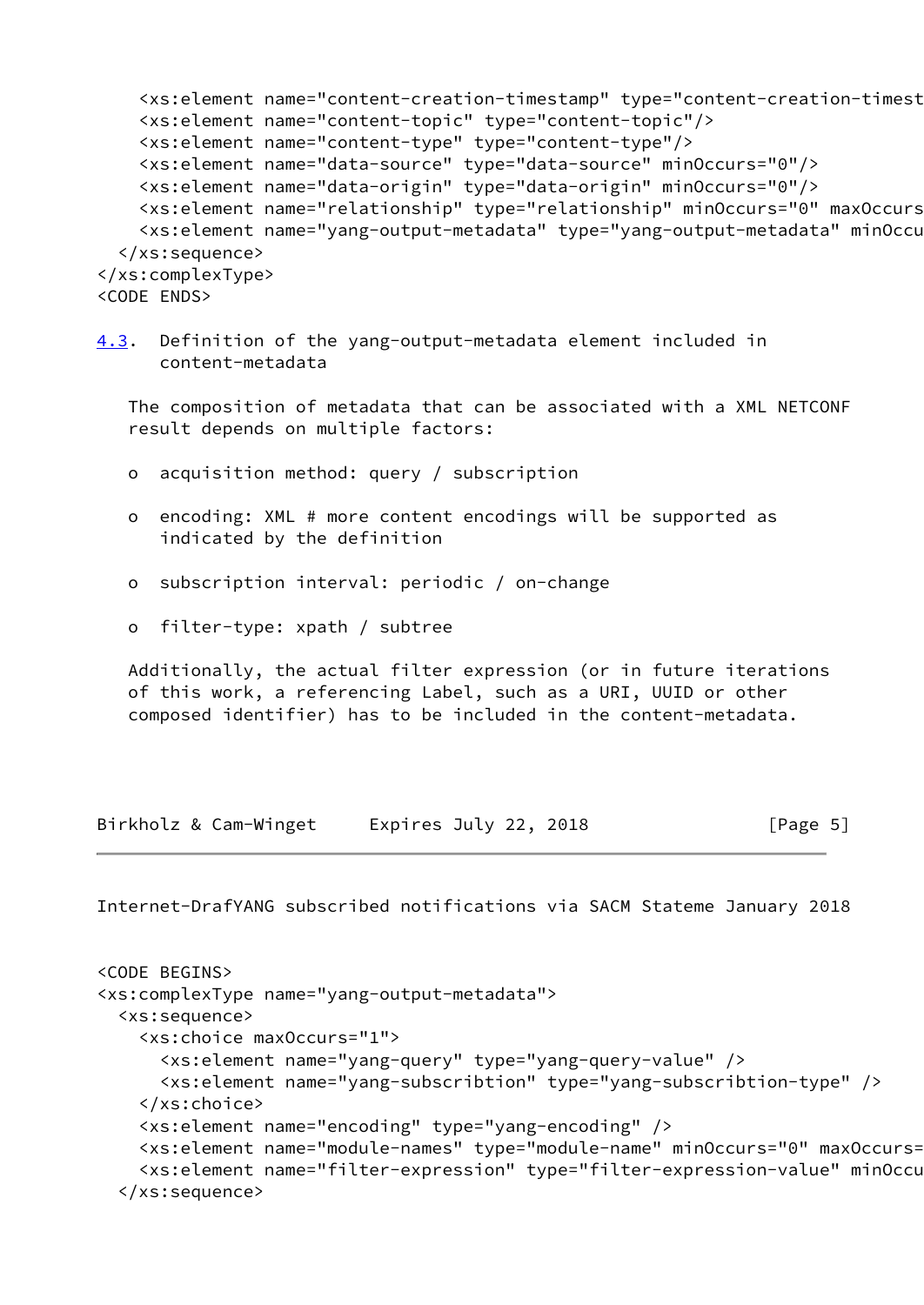```
</xs:complexType>
```

```
<xs:complexType name="yang-subscribtion-type">
   <xs:restriction base="xs:NMTOKEN">
     <xs:enumeration value="periodic" />
     <xs:enumeration value="on-change" />
   </xs:restriction>
   <xs:restriction base="xs:NMTOKEN">
     <xs:enumeration value="xpath" />
     <xs:enumeration value="subtree" />
   </xs:restriction>
<xs:complexType>
<xs:simpleType name="filter-expression-value">
   <xs:restriction base="xs:string" />
</xs:simpleType>
<xs:simpleType name="yang-query-value">
   <xs:restriction base="xs:string" />
</xs:simpleType>
<xs:simpleType name="yang-encoding">
   <xs:restriction base="xs:NMTOKEN">
     <xs:enumeration value="netconf" />
     <xs:enumeration value="restconf" />
     <xs:enumeration value="comi" />
   </xs:restriction>
</xs:simpleType>
<xs:simpleType name="module-name">
   <xs:restriction base="xs:string" />
</xs:simpleType>
```
<CODE ENDS>

 $[Page 6]$ 

<span id="page-6-1"></span>Internet-DrafYANG subscribed notifications via SACM Stateme January 2018

<span id="page-6-0"></span>[5](#page-6-0). Mapping of YANG Bundled Notifications to SACM Metadata

<span id="page-6-2"></span> [I-D.ietf-netconf-notification-messages] includes the following definition: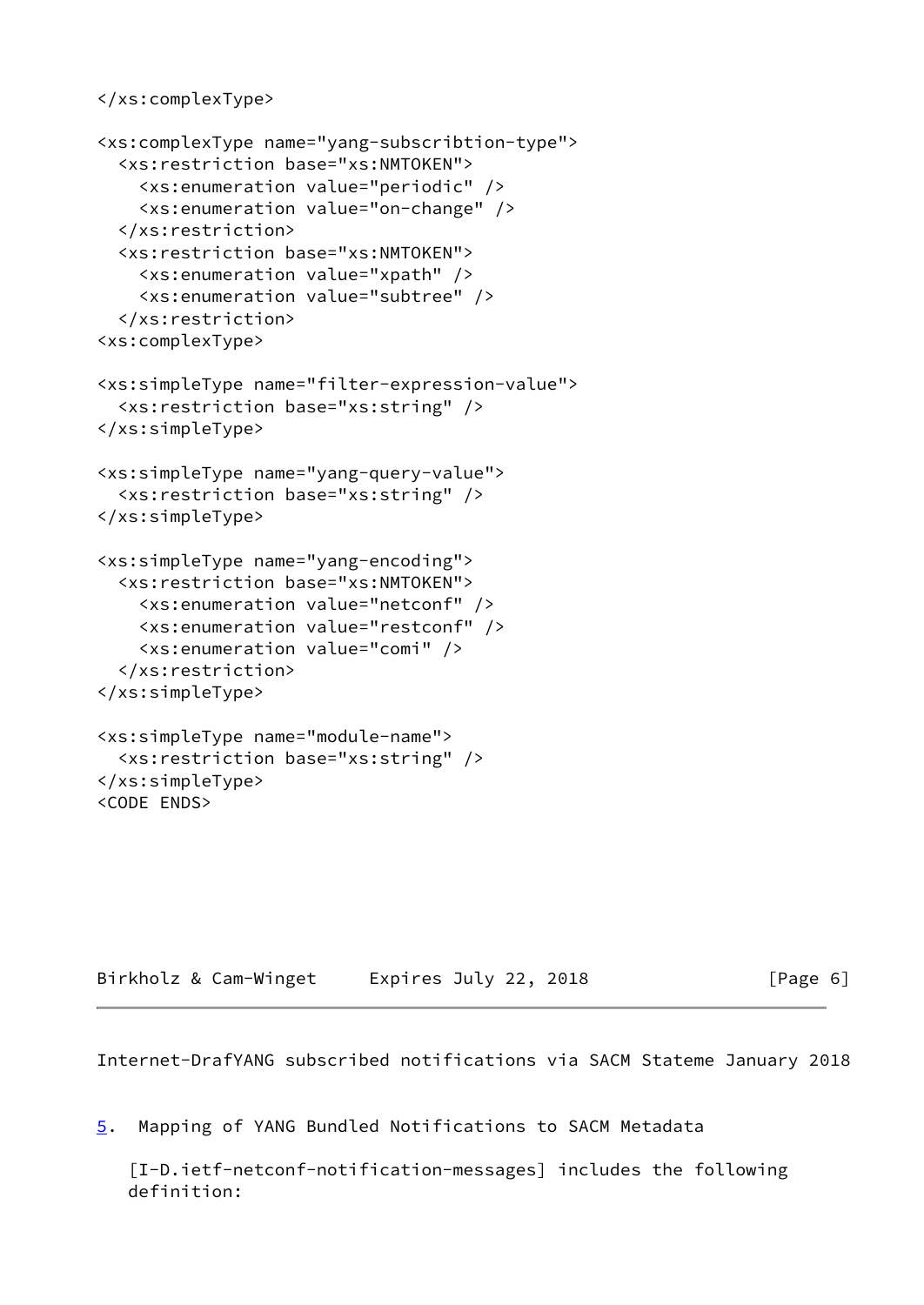yang-data bundled-message

| +-- bundled-message-header    |                    |
|-------------------------------|--------------------|
| +-- message-time              | yang:date-and-time |
| +-- message-id?               | uint32             |
| +-- previous-message-id?      | uint32             |
| +-- message-generator-id?     | string             |
| +-- signature?                | string             |
| +-- notification-count?       | uint16             |
| +-- notifications*            |                    |
| +-- notification-header       |                    |
| +-- notification-time         | yang:date-and-time |
| +-- subscription-id*          | uint32             |
| +-- notification-id?          | uint32             |
| $+--$ module?                 | yang-identifier    |
| +-- notification-type?        | notification       |
| +-- observation-domain-id?    | string             |
| +-- receiver-record-contents? |                    |

 The corresponding mapping MUST be used when deriving SACM Content Metadata for content-metadata items from YANG modeled data corresponding to YANG Notification Message Headers and Bundles:

```
 notification-time -> content-creation-timestamp
subscription-id + (observation-domain-id OR "SACM Component Label") ->
 module -> module-names
 notification-type -> yang-subscribtion-type
 receiver-record-contents -> content-elements
```
 If there are more than one receiver-record-contents instanced included in the received Notification Message Bundle, multiple content-elements MUST be instanciated, accordingly.

 The following mapping MUST be used when deriving SACM Statement Metadata (see [Appendix A\)](#page-10-0) statement-metadata items representing NETCONF instances adhering to the definition of YANG Notification Message Headers and Bundles:

 message-id -> statement-guid "SACM Component Label" -> data-origin message-time -> statement-creation-timestamp "SACM Component Publictation Time" -> statement-publish-timestamp statement-type -> "Observation"

Birkholz & Cam-Winget Expires July 22, 2018 [Page 7]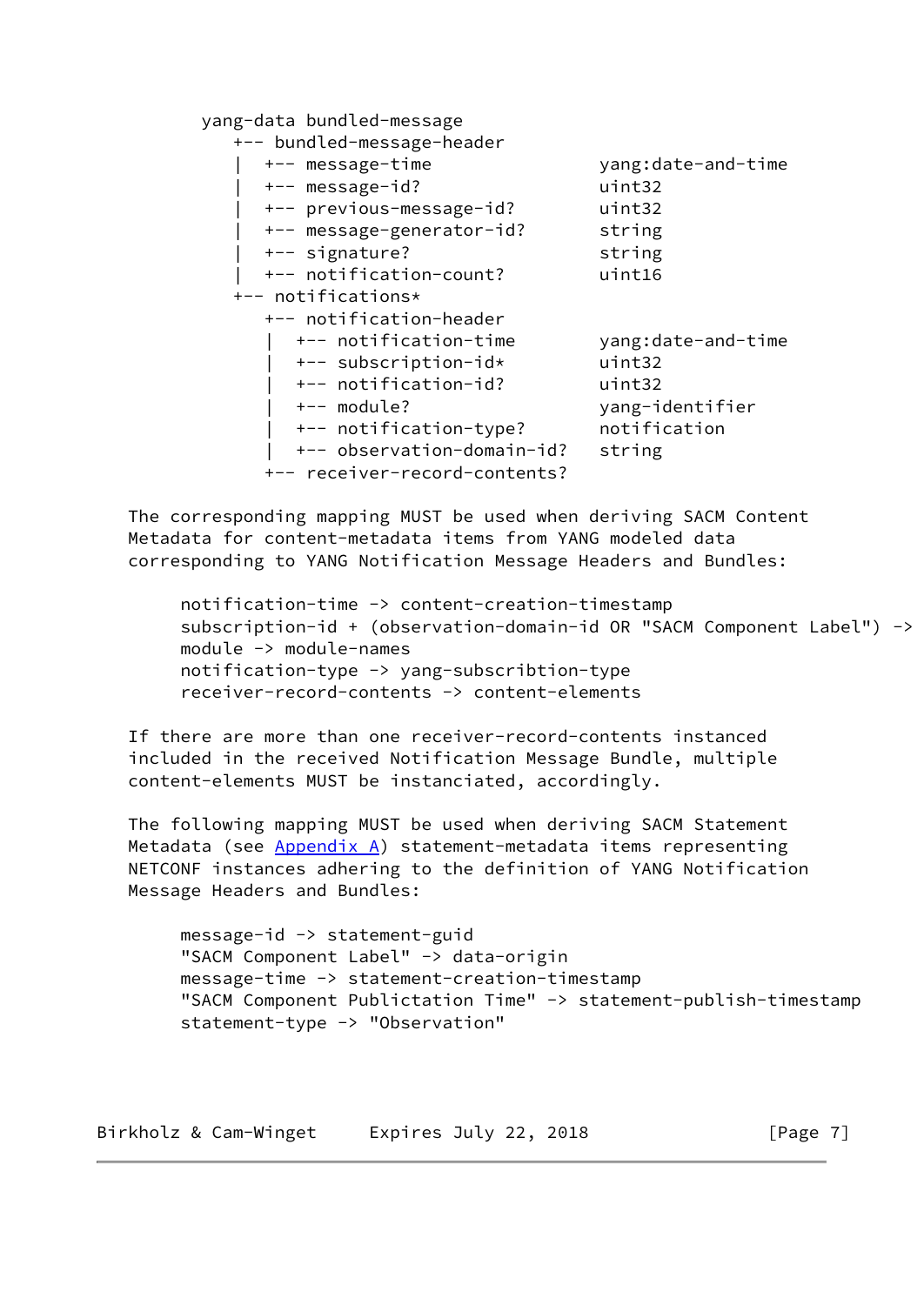<span id="page-8-1"></span> "SACM Component Publicatation Time" can only be inferred by the SACM Component using its "most trustworthy source of time".

 If there is not receiver-record-contents included in the YANG notification, a SACM Component MUST NOT publish a corresponding SACM Statement to the SACM Domain.

<span id="page-8-0"></span>[6](#page-8-0). SACM Component Composition

 A SACM Component able to process YANG subscribed notifications requires at least two functions:

- o a SACM Function supporting YANG Push and YANG Notification Headers and
- o Bundles function [\[I-D.ietf-netconf-yang-push\]](#page-9-4), [[I-D.ietf-netconf-subscribed-notifications\]](#page-9-3), and
- o an xmpp-grid provider function [[I-D.ietf-mile-xmpp-grid](#page-9-6)]

 Orchestration of functions inside a component, their discovery as capabilities and the internal distribution of SACM Content inside a SACM Component is out of scope of this document. # for now

<span id="page-8-2"></span>[7](#page-8-2). IANA considerations

This document includes requests to IANA.

<span id="page-8-3"></span>[8](#page-8-3). Security Considerations

TBD

<span id="page-8-4"></span>[9](#page-8-4). Acknowledgements

Christoph Vigano, Guangying Zheng, Eric Voit, Alexander Clemm

<span id="page-8-5"></span>[10.](#page-8-5) Change Log

First version -00

Second version  $-01 *$  generalized the content of the document, detaching it from the implementation created at the Hackaton of IETF 99 \* included a mapping of the -03 version of the YANG Notification Headers and Bundles draft to this draft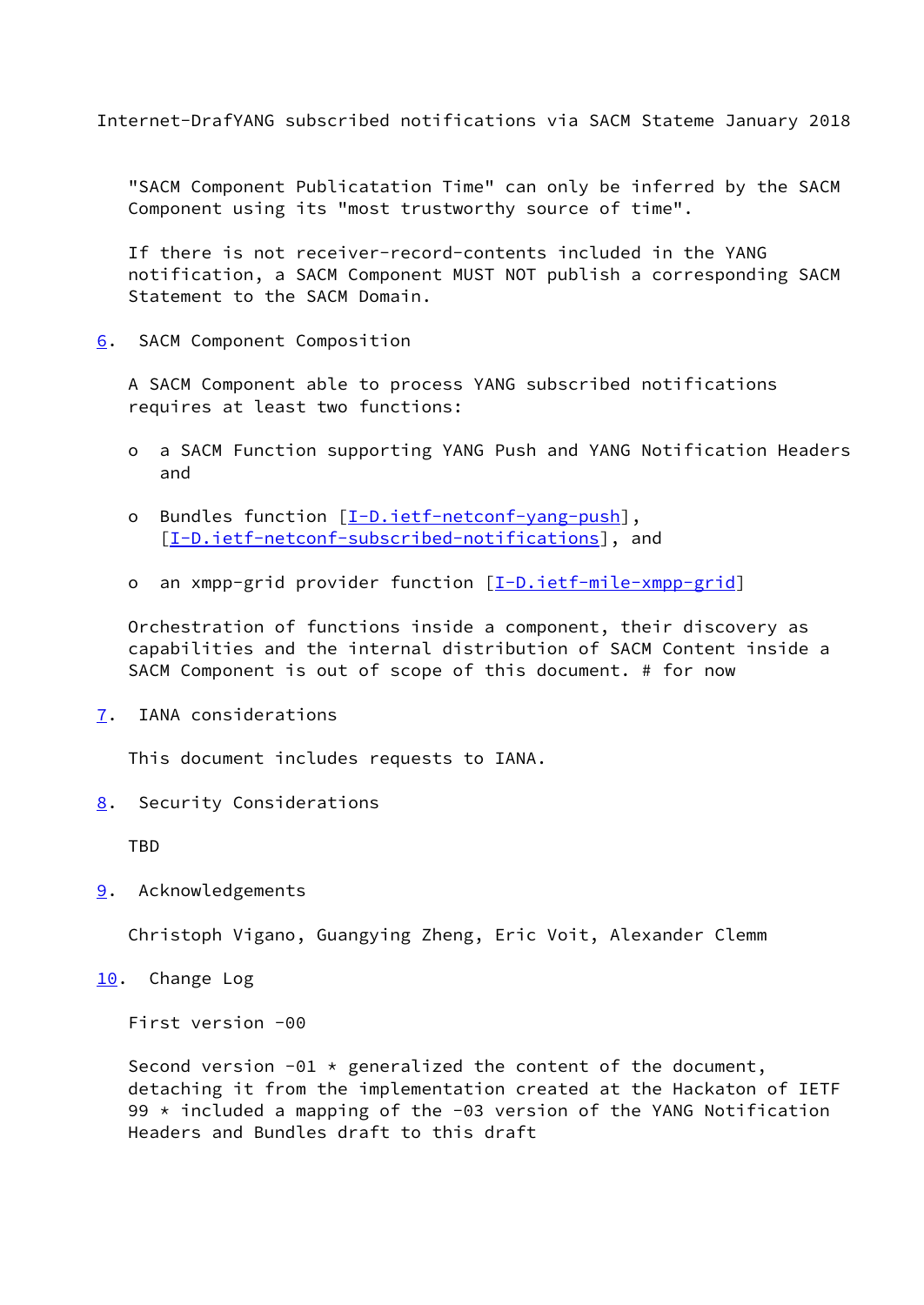<span id="page-9-1"></span><span id="page-9-0"></span>[11.](#page-9-0) Contributors

Eric Voit

- <span id="page-9-6"></span><span id="page-9-5"></span><span id="page-9-4"></span><span id="page-9-3"></span><span id="page-9-2"></span>[12.](#page-9-2) Normative References
	- [I-D.ietf-mile-xmpp-grid] Cam-Winget, N., Appala, S., Pope, S., and P. Saint-Andre, "Using XMPP for Security Information Exchange", [draft](https://datatracker.ietf.org/doc/pdf/draft-ietf-mile-xmpp-grid-04) [ietf-mile-xmpp-grid-04](https://datatracker.ietf.org/doc/pdf/draft-ietf-mile-xmpp-grid-04) (work in progress), October 2017.
	- [I-D.ietf-netconf-notification-messages] Voit, E., Bierman, A., Clemm, A., and T. Jenkins, "Notification Message Headers and Bundles", [draft-ietf](https://datatracker.ietf.org/doc/pdf/draft-ietf-netconf-notification-messages-02) [netconf-notification-messages-02](https://datatracker.ietf.org/doc/pdf/draft-ietf-netconf-notification-messages-02) (work in progress), October 2017.
	- [I-D.ietf-netconf-subscribed-notifications] Voit, E., Clemm, A., Prieto, A., Nilsen-Nygaard, E., and A. Tripathy, "Custom Subscription to Event Streams", [draft-ietf-netconf-subscribed-notifications-08](https://datatracker.ietf.org/doc/pdf/draft-ietf-netconf-subscribed-notifications-08) (work in progress), December 2017.
	- [I-D.ietf-netconf-yang-push] Clemm, A., Voit, E., Prieto, A., Tripathy, A., Nilsen- Nygaard, E., Bierman, A., and B. Lengyel, "YANG Datastore Subscription", [draft-ietf-netconf-yang-push-12](https://datatracker.ietf.org/doc/pdf/draft-ietf-netconf-yang-push-12) (work in progress), December 2017.
	- [I-D.ietf-sacm-information-model] Waltermire, D., Watson, K., Kahn, C., Lorenzin, L., Cokus, M., Haynes, D., and H. Birkholz, "SACM Information Model", [draft-ietf-sacm-information-model-10](https://datatracker.ietf.org/doc/pdf/draft-ietf-sacm-information-model-10) (work in progress), April 2017.
	- [RFC2119] Bradner, S., "Key words for use in RFCs to Indicate Requirement Levels", [BCP 14](https://datatracker.ietf.org/doc/pdf/bcp14), [RFC 2119](https://datatracker.ietf.org/doc/pdf/rfc2119), DOI 10.17487/RFC2119, March 1997, <[https://www.rfc-editor.org/info/rfc2119>](https://www.rfc-editor.org/info/rfc2119).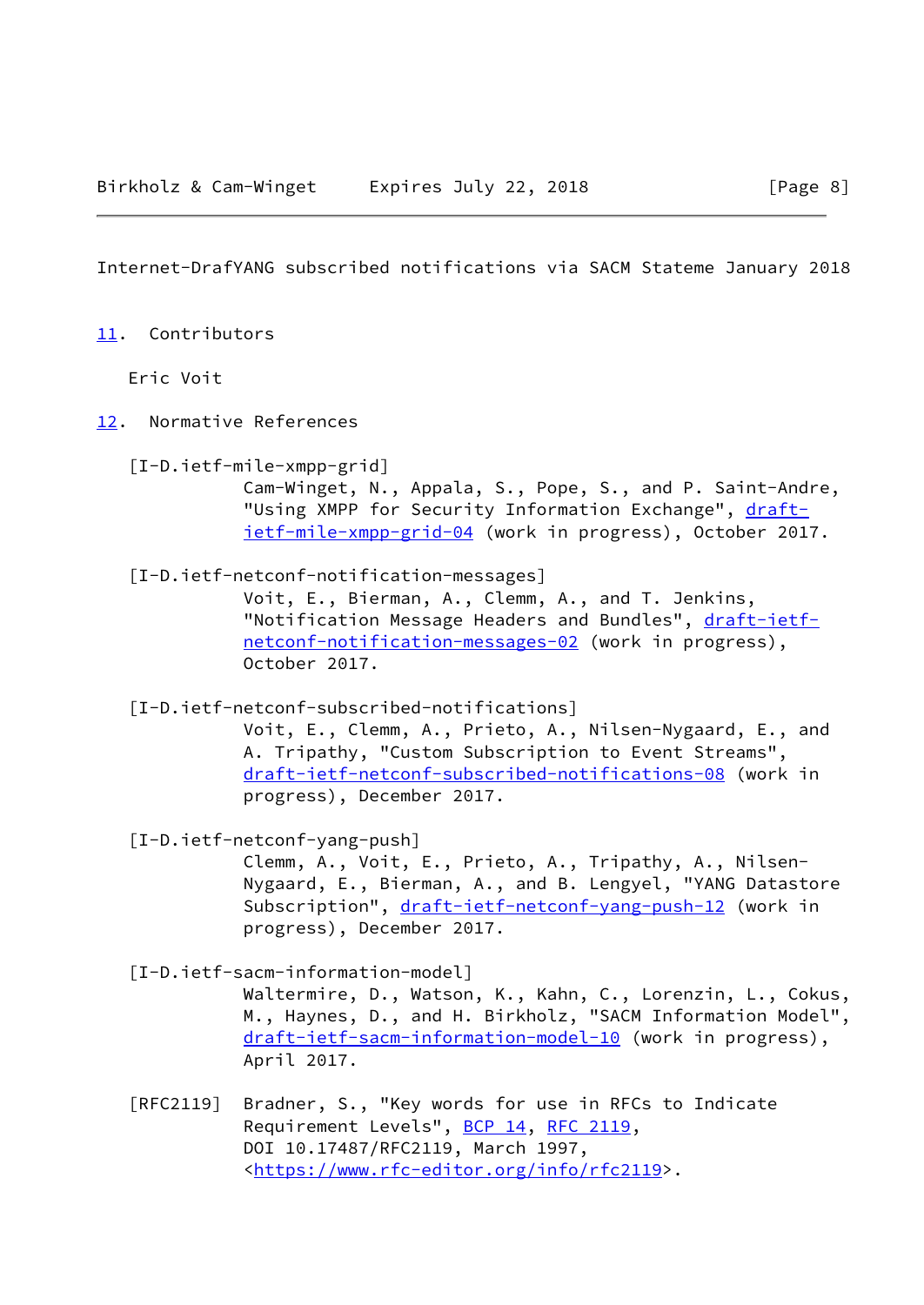<span id="page-10-0"></span>[Appendix A.](#page-10-0) Minimal SACM Statement Definition for YANG Output

 The definitions of statements, statement-metadata, content-element, and content-metadata are provided by the SACM Information Model [\[I-D.ietf-sacm-information-model](#page-9-5)].

 Due to the stripping down of content-elements to YANG output, the enumerations still included in the relationship-type are not able to

| Birkholz & Cam-Winget | Expires July 22, 2018 | [Page 9] |
|-----------------------|-----------------------|----------|
|-----------------------|-----------------------|----------|

Internet-DrafYANG subscribed notifications via SACM Stateme January 2018

 point to other types of content in the scope of this document, but are able to reference other content-types in the scope of the generic SACM Data Model.

```
<CODE BEGINS>
<?xml version="1.0"?>
<xs:schema version="1.0"
            xmlns:xs="http://www.w3.org/2001/XMLSchema"
            elementFormDefault="qualified">
   <xs:complexType name="StatementMetadata">
     <xs:sequence>
       <xs:element name="statement-guid" type="statement-guid" />
       <xs:element name="data-origin" type="data-origin" />
      <xs:element name="statement-creation-timestamp" type="statement-creation-
       <xs:element name="statement-publish-timestamp" type="statement-creation-timestamp" />
       <xs:element name="statement-type" type="statement-type" />
       <xs:element name="content-elements" type="content-elements" />
     </xs:sequence>
   </xs:complexType>
   <xs:complexType name="sacm-statement">
     <xs:sequence>
       <xs:element name="statement-metadata" type="StatementMetadata" />
      <xs:element name="content-element" type="content-element" minOccurs="1" m
     </xs:sequence>
   </xs:complexType>
   <xs:element name="sacm-statement" type="sacm-statement">
   </xs:element>
   <xs:simpleType name="statement-guid">
     <xs:restriction base="xs:string" />
```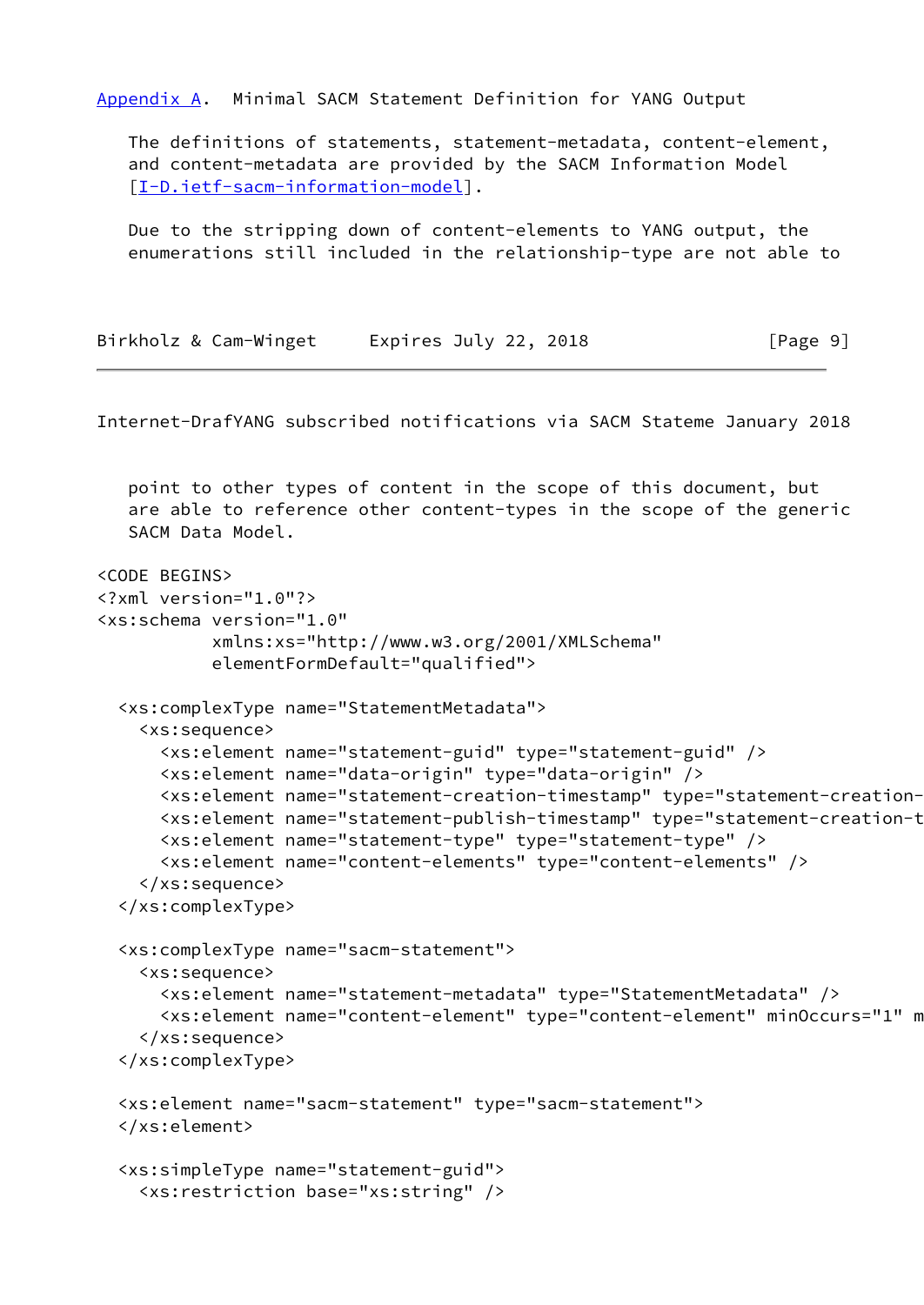```
 </xs:simpleType>
   <xs:simpleType name="decimal-fraction-denominator">
     <xs:restriction base="xs:integer" />
   </xs:simpleType>
   <xs:simpleType name="decimal-fraction-numerator">
     <xs:restriction base="xs:integer" />
   </xs:simpleType>
   <xs:simpleType name="content-elements">
     <xs:restriction base="xs:integer" />
   </xs:simpleType>
   <xs:complexType name="statement-creation-timestamp">
Birkholz & Cam-Winget Expires July 22, 2018 [Page 10]
```

```
 <xs:sequence>
     <xs:element name="decimal-fraction-denominator" type="decimal-fraction-denominator"/>
    <xs:element name="decimal-fraction-numerator" type="decimal-fraction-nume
   </xs:sequence>
 </xs:complexType>
 <xs:complexType name="content-creation-timestamp">
   <xs:sequence>
    <xs:element name="decimal-fraction-denominator" type="decimal-fraction-de
     <xs:element name="decimal-fraction-numerator" type="decimal-fraction-numerator"/>
   </xs:sequence>
 </xs:complexType>
 <xs:simpleType name="statement-type">
   <xs:restriction base="xs:string">
     <xs:enumeration value="Observation" />
     <xs:enumeration value="DirectoryContent" />
     <xs:enumeration value="Correlation" />
     <xs:enumeration value="Assessment" />
     <xs:enumeration value="Guidance" />
   </xs:restriction>
 </xs:simpleType>
 <xs:simpleType name="content-topic">
   <xs:restriction base="xs:string">
     <xs:enumeration value="Session" />
```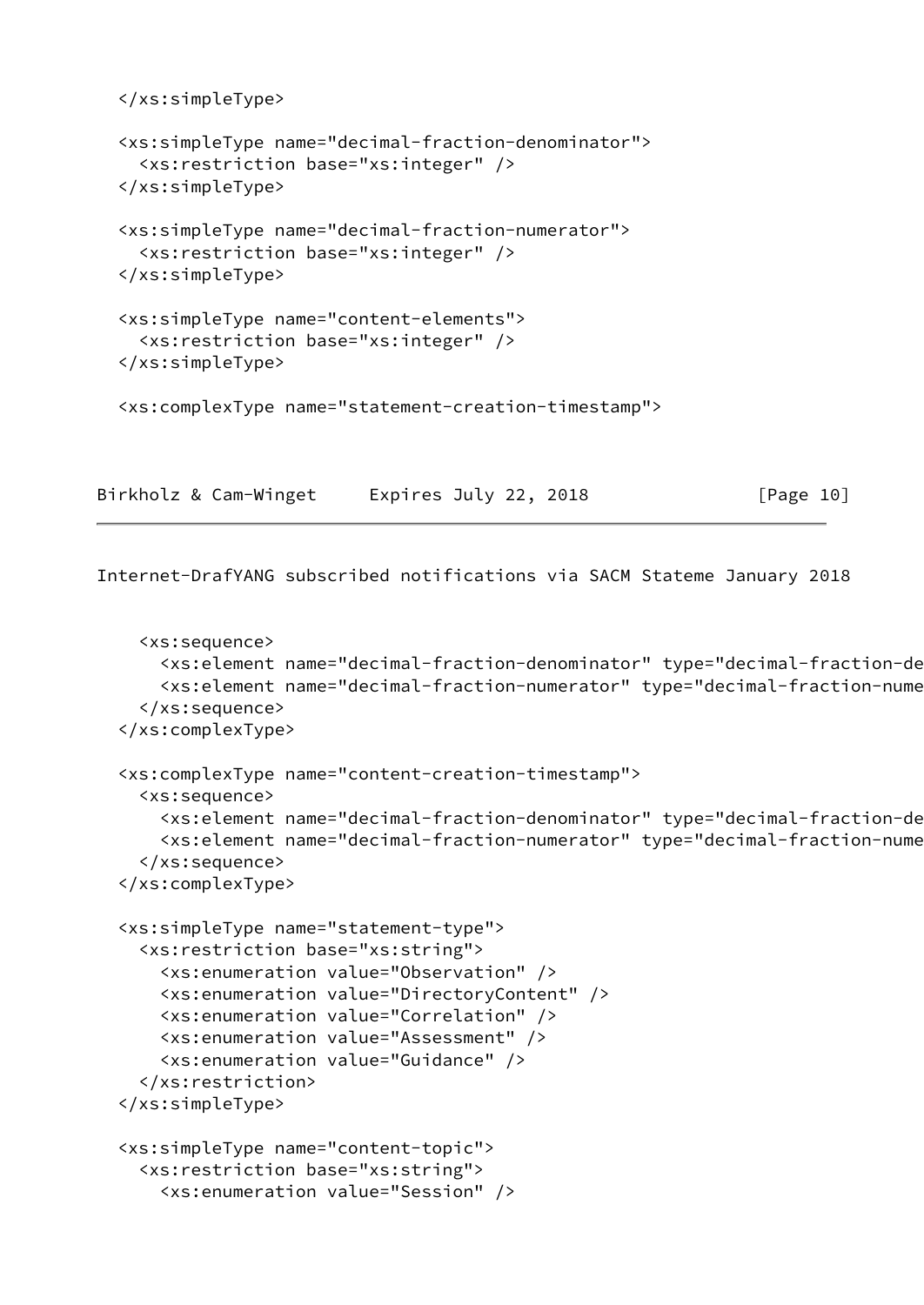```
 <xs:enumeration value="User" />
     <xs:enumeration value="Interface" />
     <xs:enumeration value="PostureProfile" />
     <xs:enumeration value="Flow" />
     <xs:enumeration value="PostureAssessment" />
   </xs:restriction>
 </xs:simpleType>
 <xs:simpleType name="content-type">
   <xs:restriction base="xs:string">
     <xs:enumeration value="EndpointConfiguration" />
     <xs:enumeration value="EndpointState" />
     <xs:enumeration value="DirectoryEntry" />
     <xs:enumeration value="Event" />
     <xs:enumeration value="Incident" />
     <xs:enumeration value="yang-output" />
   </xs:restriction>
 </xs:simpleType>
 <xs:simpleType name="content-element-guid">
   <xs:restriction base="xs:string" />
 </xs:simpleType>
```

```
Birkholz & Cam-Winget Expires July 22, 2018 [Page 11]
```

```
 <xs:complexType name="yang-output-metadata">
   <xs:sequence>
     <xs:choice maxOccurs="1">
       <xs:element name="yang-query" type="yang-query" />
       <xs:element name="yang-subscribe" type="yang-subscribe" />
     </xs:choice>
     <xs:element name="encoding" type="yang-encoding" />
    <xs:element name="module-names" type="module-name" minOccurs="0" maxOccur
   </xs:sequence>
 </xs:complexType>
 <xs:complexType name="yang-subscribe">
   <xs:restriction base="xs:NMTOKEN">
     <xs:enumeration value="periodic" />
     <xs:enumeration value="on-change" />
   </xs:restriction>
   <xs:restriction base="xs:NMTOKEN">
     <xs:enumeration value="xpath" />
     <xs:enumeration value="subtree" />
```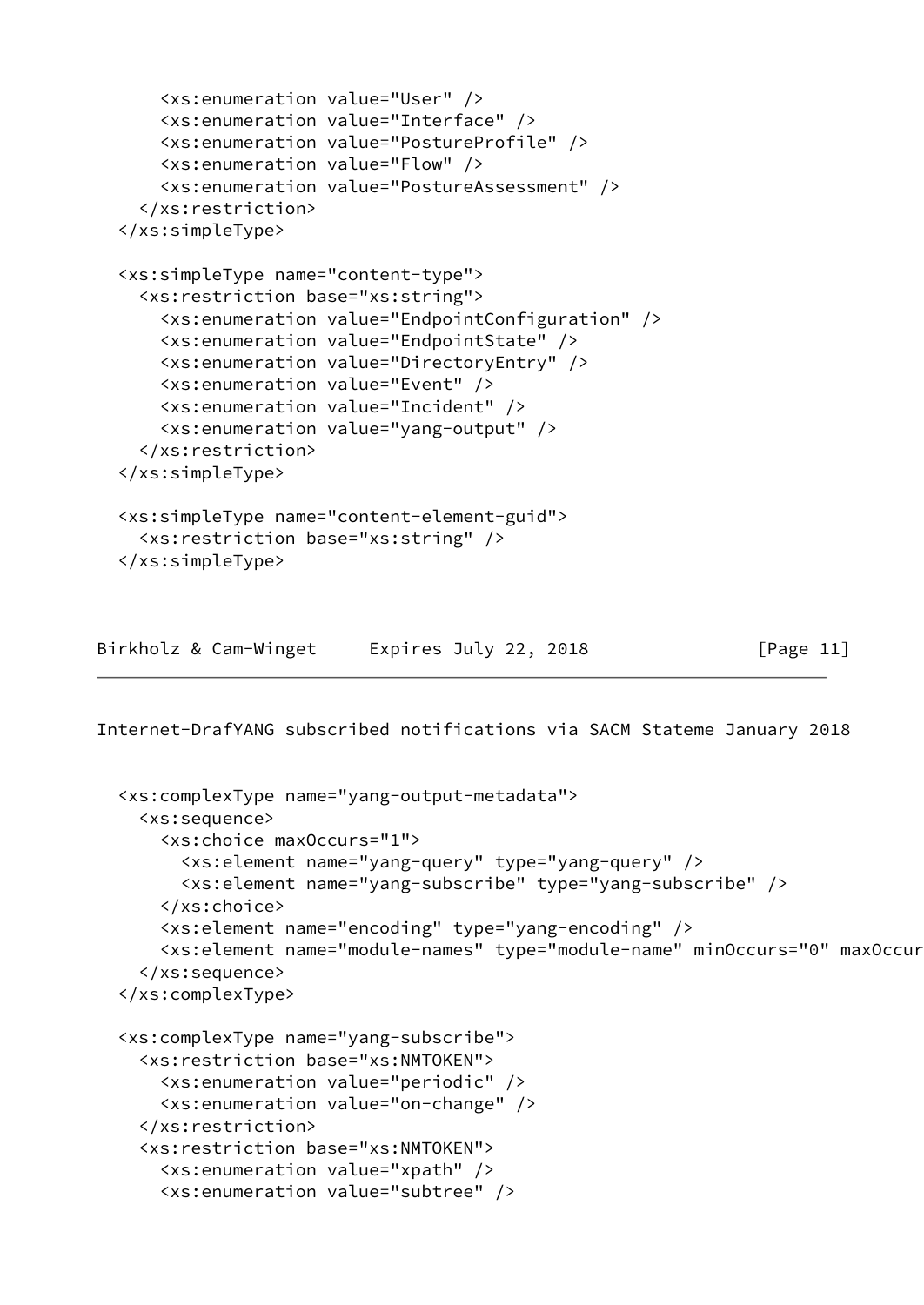```
 </xs:restriction>
 </xs:complexType>
 <xs:simpleType name="filter-expression">
   <xs:restriction base="xs:string" />
 </xs:simpleType>
 <xs:simpleType name="yang-query">
   <xs:restriction base="xs:string" />
 </xs:simpleType>
 <xs:simpleType name="yang-encoding">
   <xs:restriction base="xs:NMTOKEN">
     <xs:enumeration value="netconf" />
     <xs:enumeration value="restconf" />
     <xs:enumeration value="comi" />
   </xs:restriction>
 </xs:simpleType>
 <xs:simpleType name="module-name">
   <xs:restriction base="xs:string" />
 </xs:simpleType>
 <xs:simpleType name="relationship-type">
   <xs:restriction base="xs:string">
     <xs:enumeration value="associated_with_user" />
     <xs:enumeration value="applies_to_session" />
     <xs:enumeration value="seen_on_interface" />
     <xs:enumeration value="associated_with_flow" />
```
Birkholz & Cam-Winget Expires July 22, 2018 [Page 12]

```
 <xs:enumeration value="contains_virtual_device" />
   </xs:restriction>
 </xs:simpleType>
 <xs:simpleType name="relationship-content-element-guid">
   <xs:restriction base="xs:string" />
 </xs:simpleType>
 <xs:simpleType name="relationship-statement-guid">
   <xs:restriction base="xs:string" />
 </xs:simpleType>
```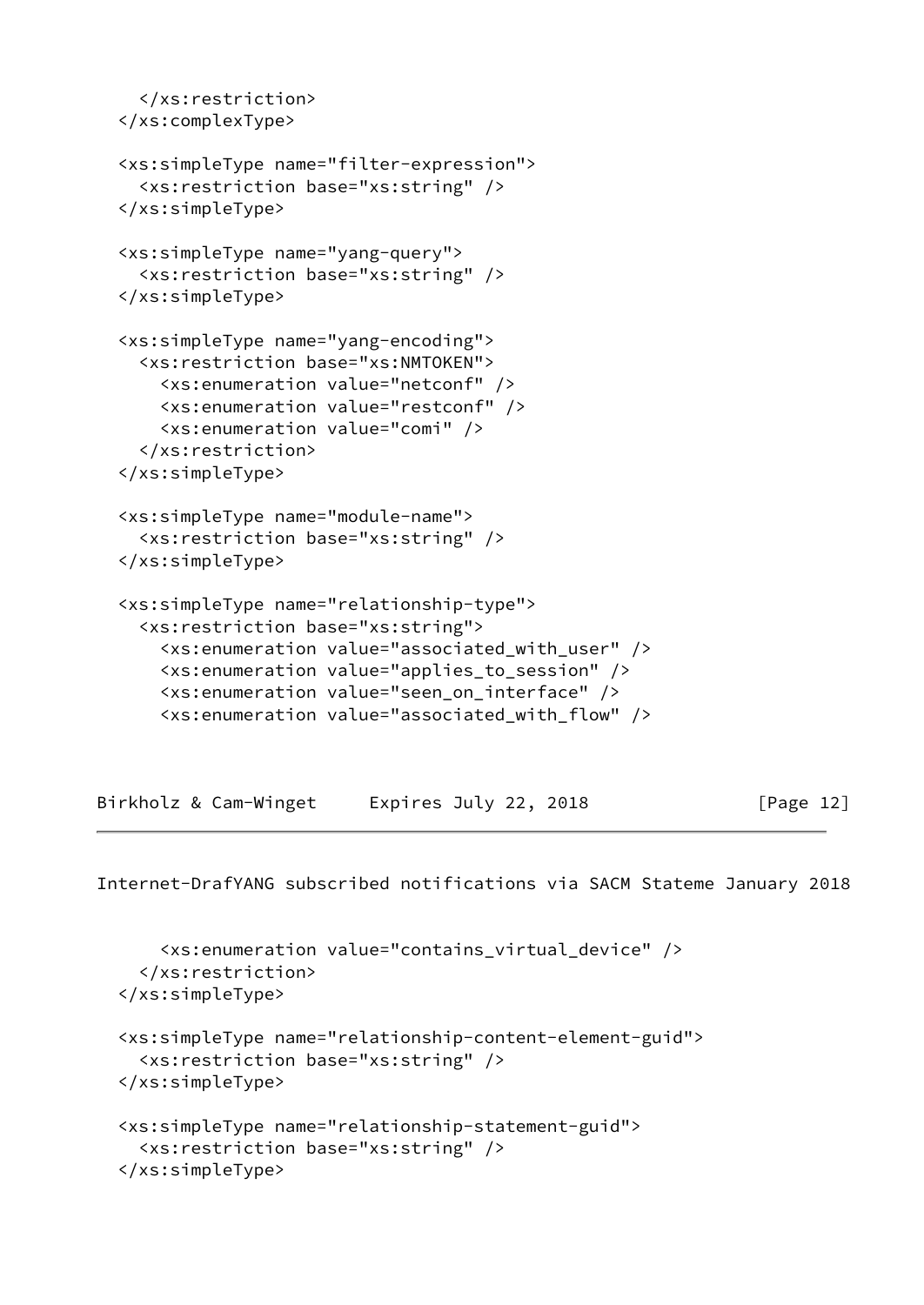```
 <xs:simpleType name="relationship-object-label">
   <xs:restriction base="xs:string" />
 </xs:simpleType>
 <xs:simpleType name="data-source-label">
   <xs:restriction base="xs:string" />
 </xs:simpleType>
 <xs:simpleType name="data-origin">
   <xs:restriction base="xs:string" />
 </xs:simpleType>
 <xs:simpleType name="host-name">
   <xs:restriction base="xs:string" />
 </xs:simpleType>
 <xs:simpleType name="administrative-domain-label">
   <xs:restriction base="xs:string" />
 </xs:simpleType>
 <xs:simpleType name="sub-administrative-domain">
   <xs:restriction base="xs:string" />
 </xs:simpleType>
 <xs:simpleType name="super-administrative-domain">
   <xs:restriction base="xs:string" />
 </xs:simpleType>
 <xs:complexType name="relationship">
   <xs:sequence>
     <xs:element name="relationship-type" type="relationship-type" />
     <xs:element name="relationship-content-element-guid" type="relationship-content-element-gu
    <xs:element name="relationship-statement-guid" type="relationship-stateme
     <xs:element name="relationship-object-label" type="relationship-object-label" minOccurs="0
   </xs:sequence>
 </xs:complexType>
```

| Birkholz & Cam-Winget | Expires July 22, 2018 | [Page 13] |
|-----------------------|-----------------------|-----------|
|-----------------------|-----------------------|-----------|

```
 <xs:complexType name="flow-element">
   <xs:sequence>
     <xs:element name="network-address" type="network-address"/>
     <xs:element name="layer4-port-address" type="layer4-port-address" />
   </xs:sequence>
```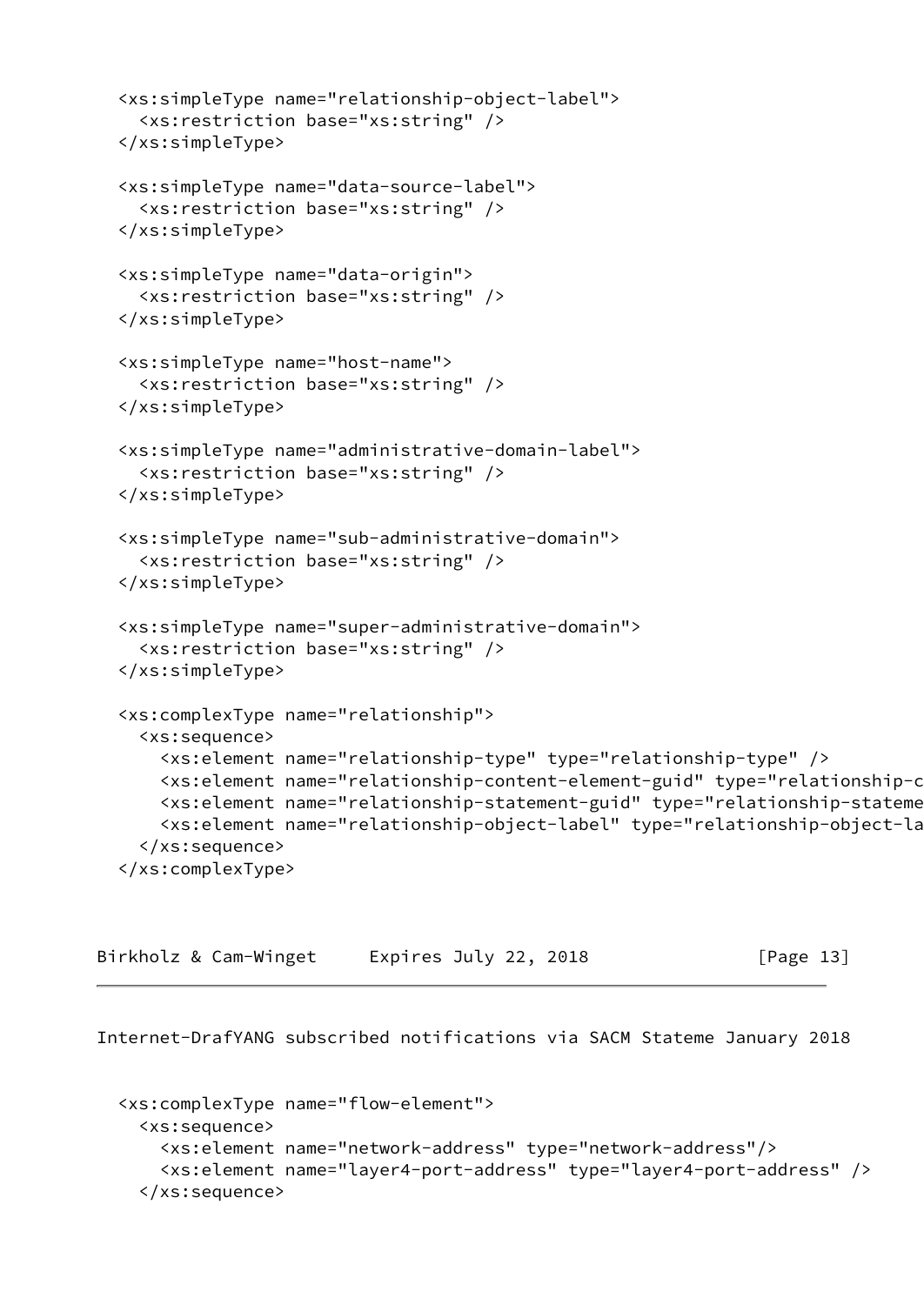```
 </xs:complexType>
   <xs:complexType name="flow-record">
     <xs:sequence>
       <xs:element name="src-flow-element" type="flow-element" />
       <xs:element name="dst-flow-element" type="flow-element" />
       <xs:element name="protocol" type="protocol" />
       <xs:element name="layer4-protocol" type="layer4-protocol" />
       <xs:element name="flow-statistics" type="flow-statistics" />
     </xs:sequence>
   </xs:complexType>
   <xs:complexType name="content-metadata">
     <xs:sequence>
       <xs:element name="content-element-guid" type="content-element-guid" />
       <xs:element name="content-creation-timestamp" type="content-creation-timestamp" />
       <xs:element name="content-topic" type="content-topic" />
       <xs:element name="content-type" type="content-type" />
       <xs:element name="data-source" type="data-source" minOccurs="0" />
       <xs:element name="data-origin" type="data-origin" minOccurs="0" />
      <xs:element name="relationship" type="relationship" minOccurs="0" maxOccu
       <xs:element name="yang-output-metadata" type="yang-output-metadata" minOccurs="0"/>
     </xs:sequence>
   </xs:complexType>
   <xs:complexType name="content-element">
     <xs:sequence>
       <xs:element name="content-metadata" type="content-metadata" maxOccurs="unbounded"/>
       <xs:choice maxOccurs="unbounded">
         <xs:element name="yang-output" type="yang-output" />
         <xs:element name="flow" type="flow-record" />
         <xs:element name="posture" type="xs:string" />
         <xs:element name="user" type="user" />
         <xs:element name="session" type="session" />
         <xs:element name="ethernet-interface" type="ethernet-interface" />
         <xs:element name="target-endpoint" type="target-endpoint" />
         <xs:element name="port" type="port" />
         <xs:element name="posture-assessment" type="posture-assessment" />
       </xs:choice>
     </xs:sequence>
   </xs:complexType>
   <xs:complexType name="posture-assessment"></xs:complexType>
Birkholz & Cam-Winget Expires July 22, 2018 [Page 14]
```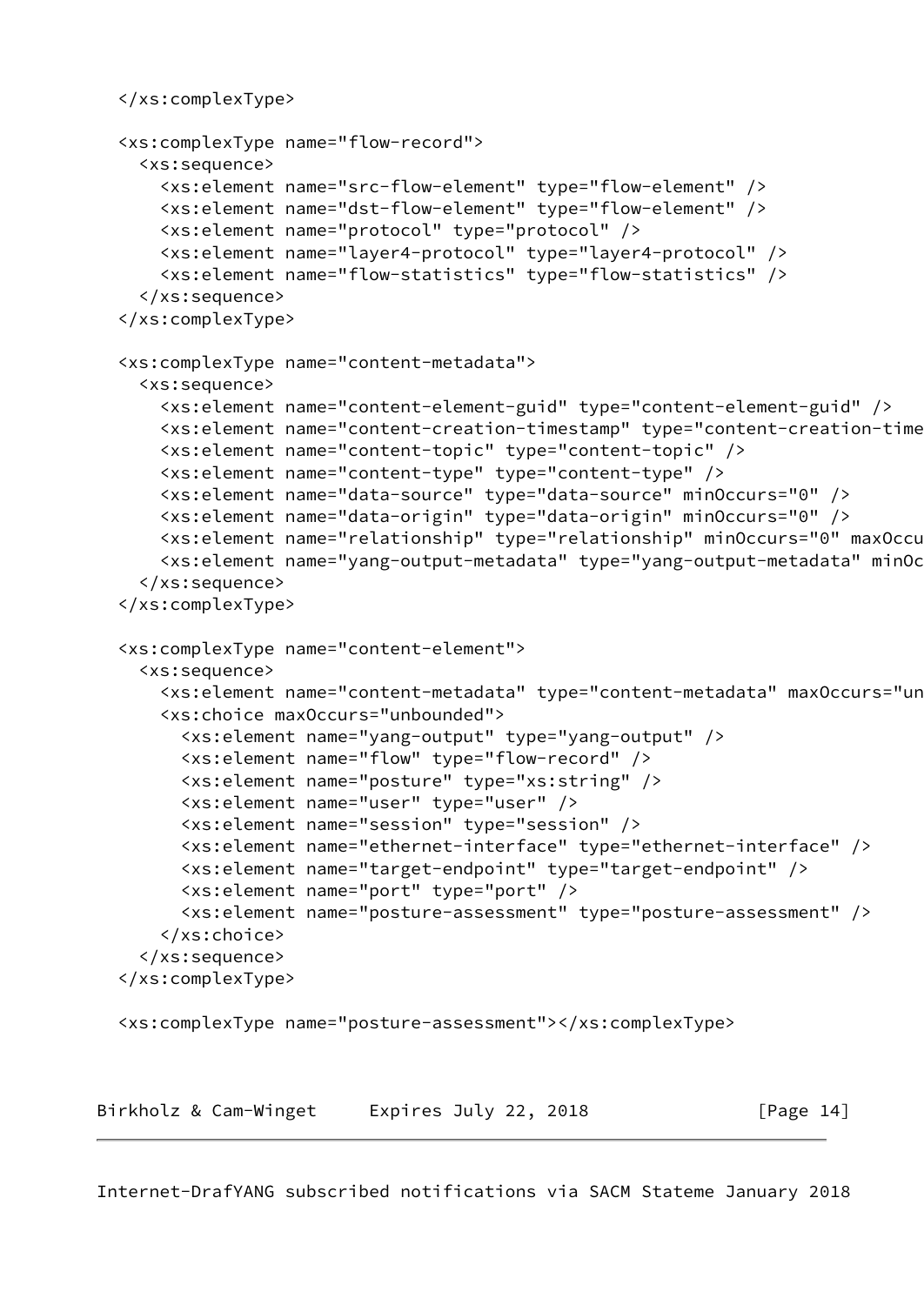```
 <xs:complexType name="target-endpoint">
   <xs:sequence>
     <xs:element name="host-name" type="host-name" />
     <xs:element name="te-label" type="te-label" />
    <xs:element name="administrative-domain" type="administrative-domain" min
    <xs:element name="application-instance" type="application-instance" minOc
    <xs:element name="ethernet-interface" type="ethernet-interface" minOccurs
     <xs:element name="address-association" type="address-association" minOccurs="0" maxOccurs=
     <xs:element name="data-source" type="data-source" minOccurs="0" />
     <xs:element name="operating-system" type="operating-system" minOccurs="0" />
   </xs:sequence>
 </xs:complexType>
 <xs:simpleType name="te-label">
   <xs:restriction base="xs:string" />
 </xs:simpleType>
 <xs:complexType name="application-instance">
   <xs:sequence>
     <xs:element name="application-label" type="application-label" />
     <xs:element name="target-endpoint" type="target-endpoint" />
   </xs:sequence>
 </xs:complexType>
 <xs:simpleType name="attribute-name">
   <xs:restriction base="xs:string" />
 </xs:simpleType>
 <xs:simpleType name="attribute-value">
   <xs:restriction base="xs:string" />
 </xs:simpleType>
 <xs:complexType name="attribute-value-pair">
   <xs:sequence>
     <xs:element name="attribute-name" type="attribute-name" />
     <xs:element name="attribute-value" type="attribute-value" />
   </xs:sequence>
 </xs:complexType>
 <xs:simpleType name="application-label">
   <xs:restriction base="xs:string" />
 </xs:simpleType>
 <xs:simpleType name="application-name">
   <xs:restriction base="xs:string" />
 </xs:simpleType>
 <xs:simpleType name="application-version">
```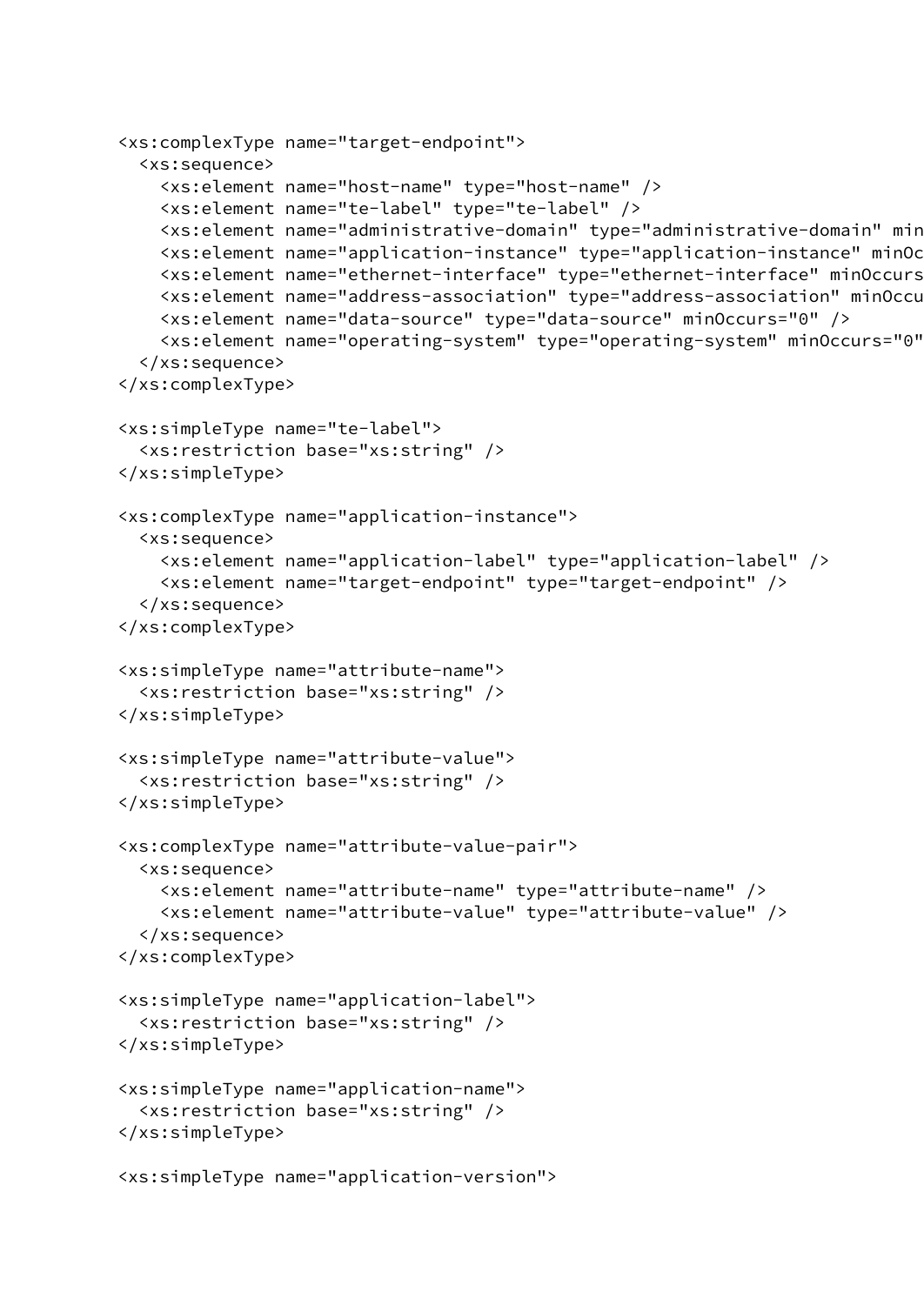```
Internet-DrafYANG subscribed notifications via SACM Stateme January 2018
     <xs:restriction base="xs:string" />
   </xs:simpleType>
   <xs:simpleType name="application-manufacturer">
     <xs:restriction base="xs:string" />
   </xs:simpleType>
  \langle!-- TODO: is it possible to declare this as an enumeration or is that un
   <xs:simpleType name="application-type">
     <xs:restriction base="xs:string" />
   </xs:simpleType>
   <xs:simpleType name="application-component">
     <xs:restriction base="xs:string" />
   </xs:simpleType>
   <xs:complexType name="application">
     <xs:sequence>
       <xs:element name="application-label" type="application-label" minOccurs="0" />
       <xs:element name="application-name" type="application-name" />
      <xs:element name="application-type" type="application-type" minOccurs="0"
      <xs:element name="application-component" type="application-component" min
      <xs:element name="application-manufacturer" type="application-manufacture
       <xs:element name="application-version" type="application-version" minOccurs="0" />
     </xs:sequence>
   </xs:complexType>
   <xs:complexType name="address-association">
     <xs:sequence>
       <xs:element name="address" type="address" />
       <xs:element name="address-association-type" type="address-association-type" />
     </xs:sequence>
   </xs:complexType>
   <xs:complexType name="address">
     <xs:sequence>
       <xs:element name="address-mask-value" type="address-mask-value" />
       <xs:element name="address-type" type="address-type" />
```

```
 <xs:element name="address-value" type="address-value" />
```

```
 </xs:sequence>
```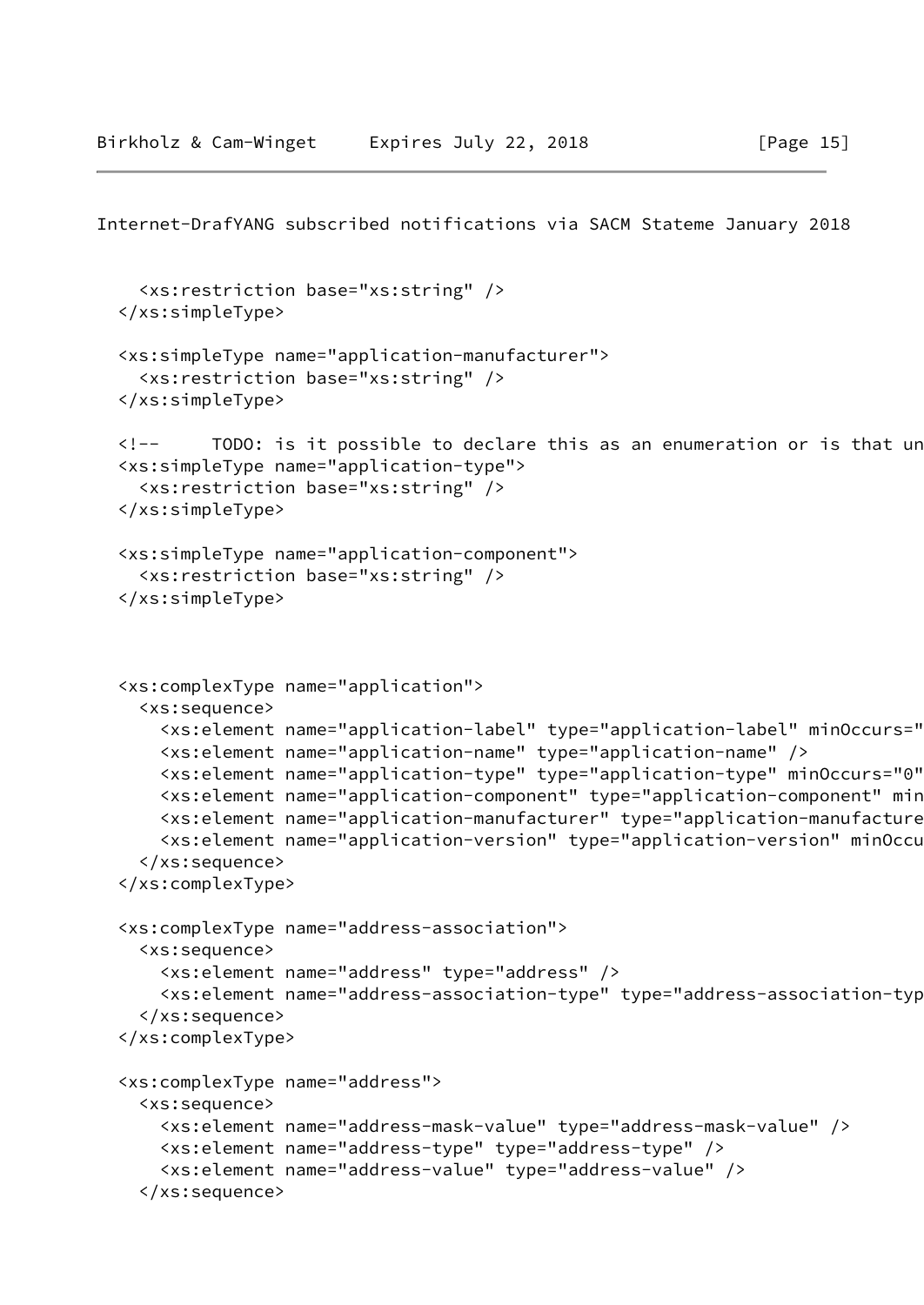```
 </xs:complexType>
```

```
 <xs:simpleType name="address-type">
   <xs:restriction base="xs:string">
     <xs:enumeration value="Ethernet" />
     <xs:enumeration value="ZigBee" />
```
Birkholz & Cam-Winget Expires July 22, 2018 [Page 16]

```
 <xs:enumeration value="ModBus" />
   </xs:restriction>
 </xs:simpleType>
 <xs:simpleType name="session-state-type">
   <xs:restriction base="xs:string">
     <xs:enumeration value="Authenticating"></xs:enumeration>
     <xs:enumeration value="Authenticated"></xs:enumeration>
     <xs:enumeration value="Postured"></xs:enumeration>
     <xs:enumeration value="Started"></xs:enumeration>
     <xs:enumeration value="Disconnected"></xs:enumeration>
   </xs:restriction>
 </xs:simpleType>
 <xs:complexType name="session">
   <xs:sequence>
     <xs:element name="session-state-type" type="session-state-type" />
     <!-- TODO: add additional elements for Session Type -->
   </xs:sequence>
 </xs:complexType>
 <xs:simpleType name="user-id">
   <xs:restriction base="xs:string" />
 </xs:simpleType>
 <xs:simpleType name="username">
   <xs:restriction base="xs:string" />
 </xs:simpleType>
 <xs:simpleType name="user-directory">
   <xs:restriction base="xs:string" />
 </xs:simpleType>
 <xs:complexType name="user">
   <xs:sequence>
```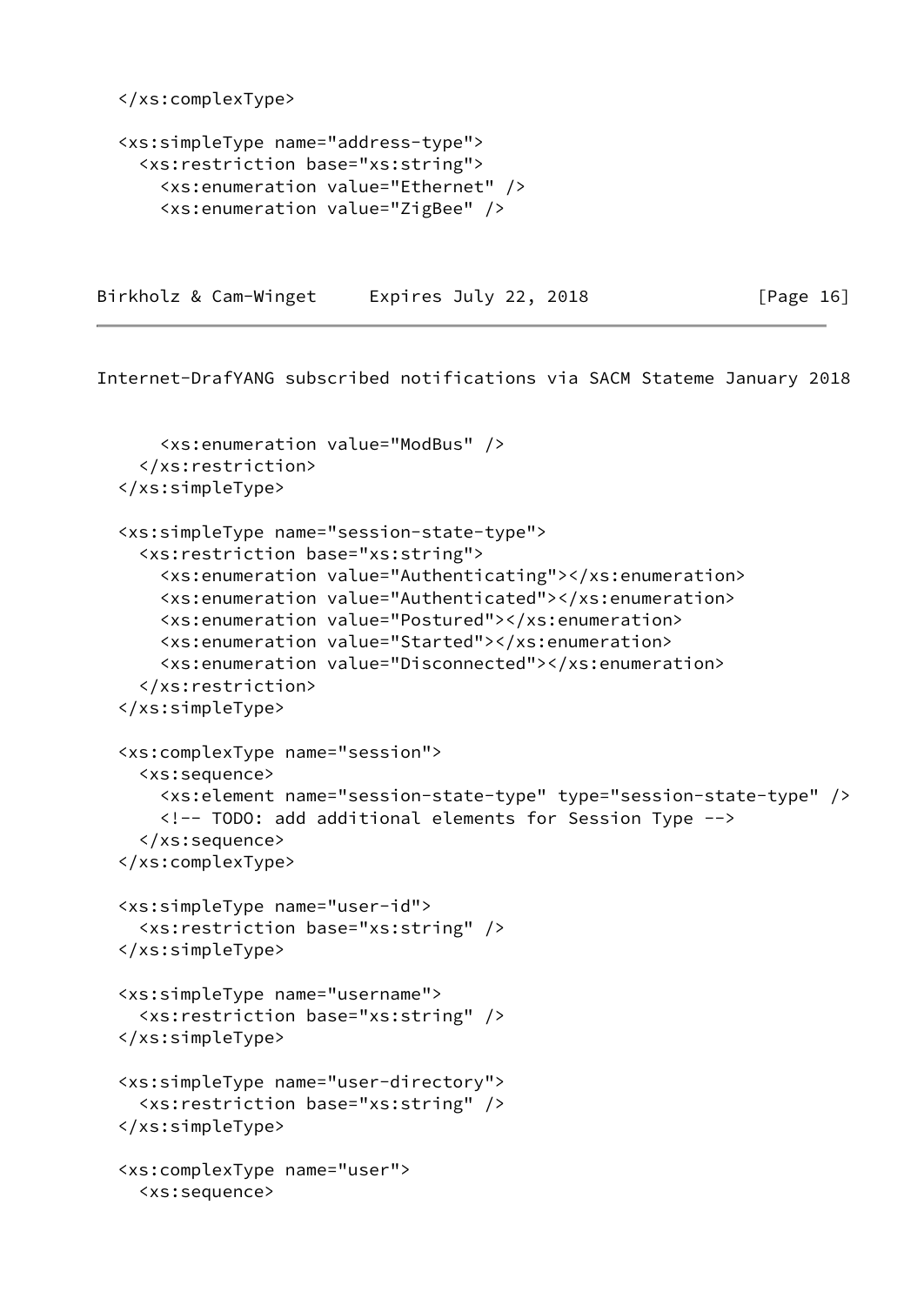```
 <xs:element name="user-id" type="user-id" />
     <xs:element name="username" type="username" minOccurs="0" />
     <xs:element name="data-source" type="data-source" minOccurs="0" />
     <xs:element name="user-directory" type="user-directory" minOccurs="0" />
   </xs:sequence>
 </xs:complexType>
 <xs:complexType name="ethernet-interface">
   <xs:sequence>
     <xs:element name="interface-label" type="interface-label" />
    <xs:element name="network-interface-name" type="network-interface-name" m
     <xs:element name="mac-address" type="mac-address" />
     <xs:element name="network-name" type="network-name" minOccurs="0"/>
```
Birkholz & Cam-Winget Expires July 22, 2018 [Page 17]

```
 <xs:element name="network-id" type="network-id" minOccurs="0"/>
    <xs:element name="layer2-interface-type" type="layer2-interface-type" min
    <xs:element name="sub-interface-label" type="sub-interface-label" minOccu
    <xs:element name="super-interface-label" type="super-interface-label" min
   </xs:sequence>
 </xs:complexType>
 <xs:simpleType name="event-type">
   <xs:restriction base="xs:string" />
 </xs:simpleType>
 <xs:simpleType name="event-threshold">
   <xs:restriction base="xs:integer" />
 </xs:simpleType>
 <xs:simpleType name="event-threshold-name">
   <xs:restriction base="xs:string" />
 </xs:simpleType>
 <xs:simpleType name="event-trigger">
   <xs:restriction base="xs:string" />
 </xs:simpleType>
 <xs:simpleType name="timestamp-type">
   <xs:restriction base="xs:string">
     <xs:enumeration value="discovered" />
     <xs:enumeration value="classified" />
     <xs:enumeration value="collected" />
```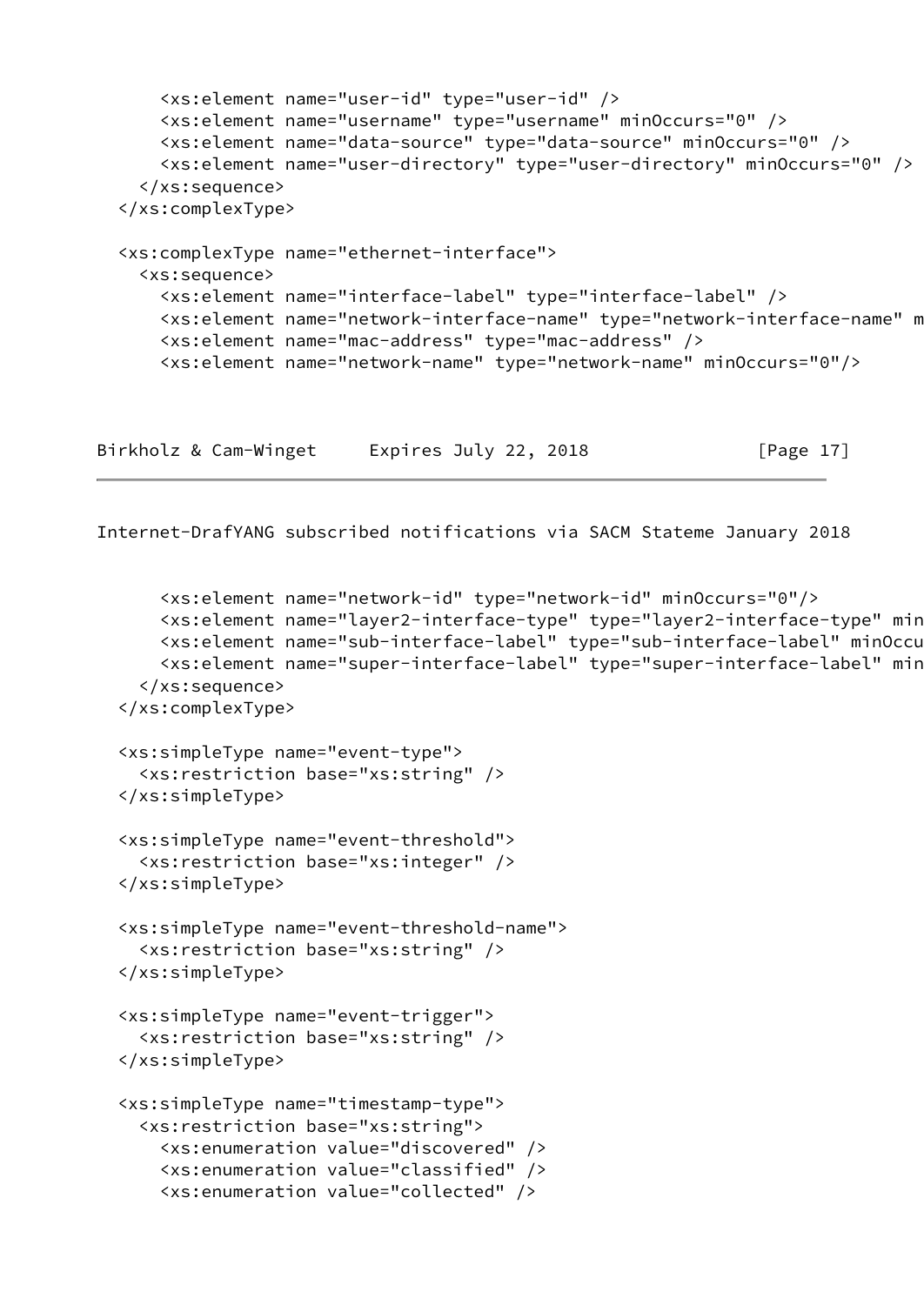```
 <xs:enumeration value="published" />
   </xs:restriction>
 </xs:simpleType>
 <xs:complexType name="typed-timestamp">
   <xs:sequence>
     <xs:element name="decimal-fraction-denominator" type="decimal-fraction-denominator"/>
    <xs:element name="decimal-fraction-numerator" type="decimal-fraction-nume
     <xs:element name="timestamp-type" type="timestamp-type" />
   </xs:sequence>
 </xs:complexType>
 <xs:complexType name="event">
   <xs:sequence>
     <xs:element name="event-type" type="event-type" minOccurs="0" />
     <xs:element name="event-threshold" type="event-threshold" minOccurs="0" />
     <xs:element name="event-threshold-name" type="event-threshold-name" minOccurs="0" />
     <xs:element name="event-trigger" type="event-trigger" minOccurs="0" />
     <xs:element name="typed-timestamp" type="typed-timestamp" />
     <xs:element name="content" type="xs:anySimpleType" />
```

| Birkholz & Cam-Winget | Expires July 22, 2018 | [Page 18] |
|-----------------------|-----------------------|-----------|
|-----------------------|-----------------------|-----------|

```
 </xs:sequence>
 </xs:complexType>
 <xs:simpleType name="os-label">
   <xs:restriction base="xs:string" />
 </xs:simpleType>
 <xs:simpleType name="os-name">
   <xs:restriction base="xs:string" />
 </xs:simpleType>
 <xs:simpleType name="os-type">
   <xs:restriction base="xs:string">
     <xs:enumeration value="real-time" />
     <xs:enumeration value="consumer" />
     <xs:enumeration value="server" />
     <xs:enumeration value="security-enhanced" />
   </xs:restriction>
 </xs:simpleType>
```

```
 <xs:simpleType name="os-component">
```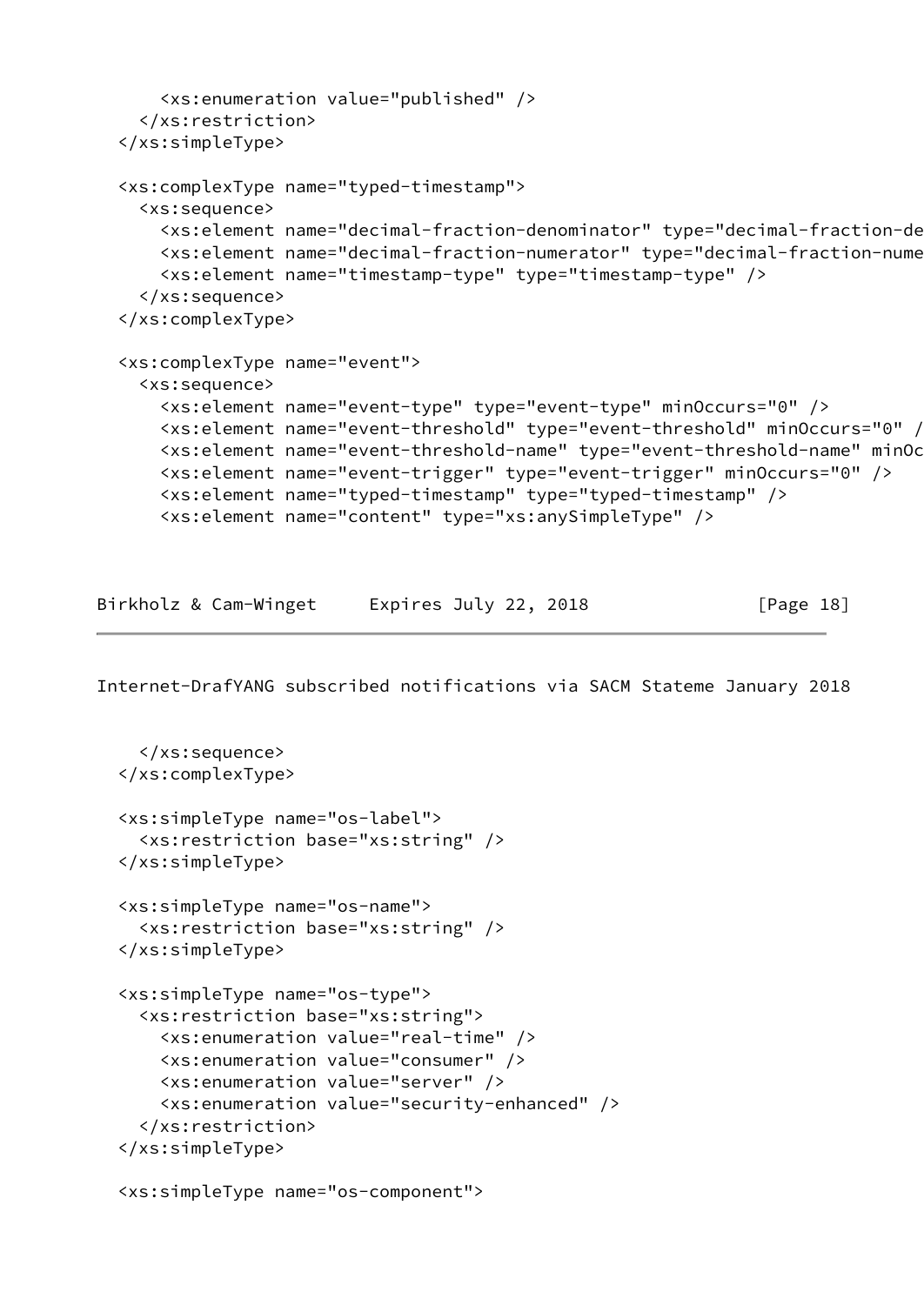```
 <xs:restriction base="xs:string" />
   </xs:simpleType>
   <xs:simpleType name="os-manufacturer">
     <xs:restriction base="xs:string" />
   </xs:simpleType>
   <xs:simpleType name="os-version">
     <xs:restriction base="xs:string" />
   </xs:simpleType>
   <xs:complexType name="operating-system">
     <xs:sequence>
       <xs:element name="os-label" type="os-label" minOccurs="0" />
       <xs:element name="os-name" type="os-name" />
       <xs:element name="os-type" type="os-type" minOccurs="0" maxOccurs="unbounded" />
      <xs:element name="os-component" type="os-component" minOccurs="0" maxOccu
       <xs:element name="os-manufacturer" type="os-manufacturer" minOccurs="0" />
       <xs:element name="os-version" type="os-version" minOccurs="0" />
     </xs:sequence>
   </xs:complexType>
   <xs:simpleType name="sub-interface-label">
     <xs:restriction base="xs:string" />
   </xs:simpleType>
   <xs:simpleType name="super-interface-label">
Birkholz & Cam-Winget Expires July 22, 2018 [Page 19]
```

```
 <xs:restriction base="xs:string" />
 </xs:simpleType>
 <xs:simpleType name="address-association-type">
   <xs:restriction base="xs:string">
     <xs:enumeration value="broadcast-domain-member-list" />
     <xs:enumeration value="ip-subnet-member-list" />
     <xs:enumeration value="ip-mac" />
     <xs:enumeration value="shared-backhaul-interface" />
   </xs:restriction>
 </xs:simpleType>
 <xs:simpleType name="address-mask-value">
   <xs:restriction base="xs:string" />
```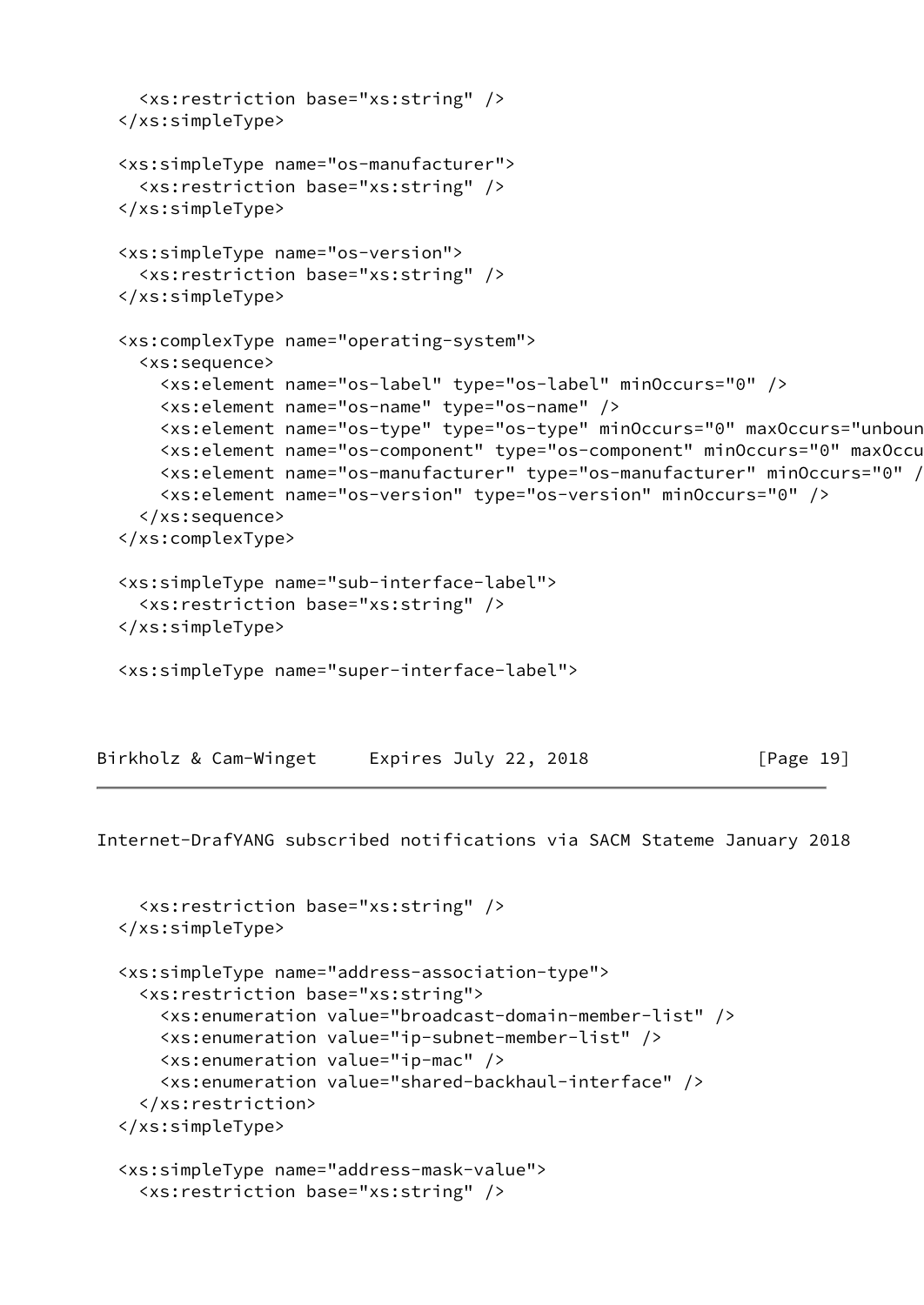```
 </xs:simpleType>
 <xs:simpleType name="address-value">
   <xs:restriction base="xs:string" />
 </xs:simpleType>
 <xs:simpleType name="interface-label">
   <xs:restriction base="xs:string" />
 </xs:simpleType>
 <xs:simpleType name="network-name">
   <xs:restriction base="xs:string" />
 </xs:simpleType>
 <xs:simpleType name="network-id">
   <xs:restriction base="xs:string" />
 </xs:simpleType>
 <xs:simpleType name="network-interface-name">
   <xs:restriction base="xs:string" />
 </xs:simpleType>
 <xs:simpleType name="layer2-interface-type">
   <xs:restriction base="xs:string">
     <xs:enumeration value="fastEther" />
     <xs:enumeration value="fastEtherFX" />
     <xs:enumeration value="gigabitEthernet" />
   </xs:restriction>
 </xs:simpleType>
 <xs:simpleType name="ipv6-address-subnet-mask-cidrnot">
   <xs:restriction base="xs:string">
   </xs:restriction>
 </xs:simpleType>
 <xs:simpleType name="ipv6-address-value">
```
Birkholz & Cam-Winget Expires July 22, 2018 [Page 20]

```
 <xs:restriction base="xs:string">
   </xs:restriction>
 </xs:simpleType>
 <xs:simpleType name="ipv4-address-subnet-mask-cidrnot">
   <xs:restriction base="xs:string">
   </xs:restriction>
```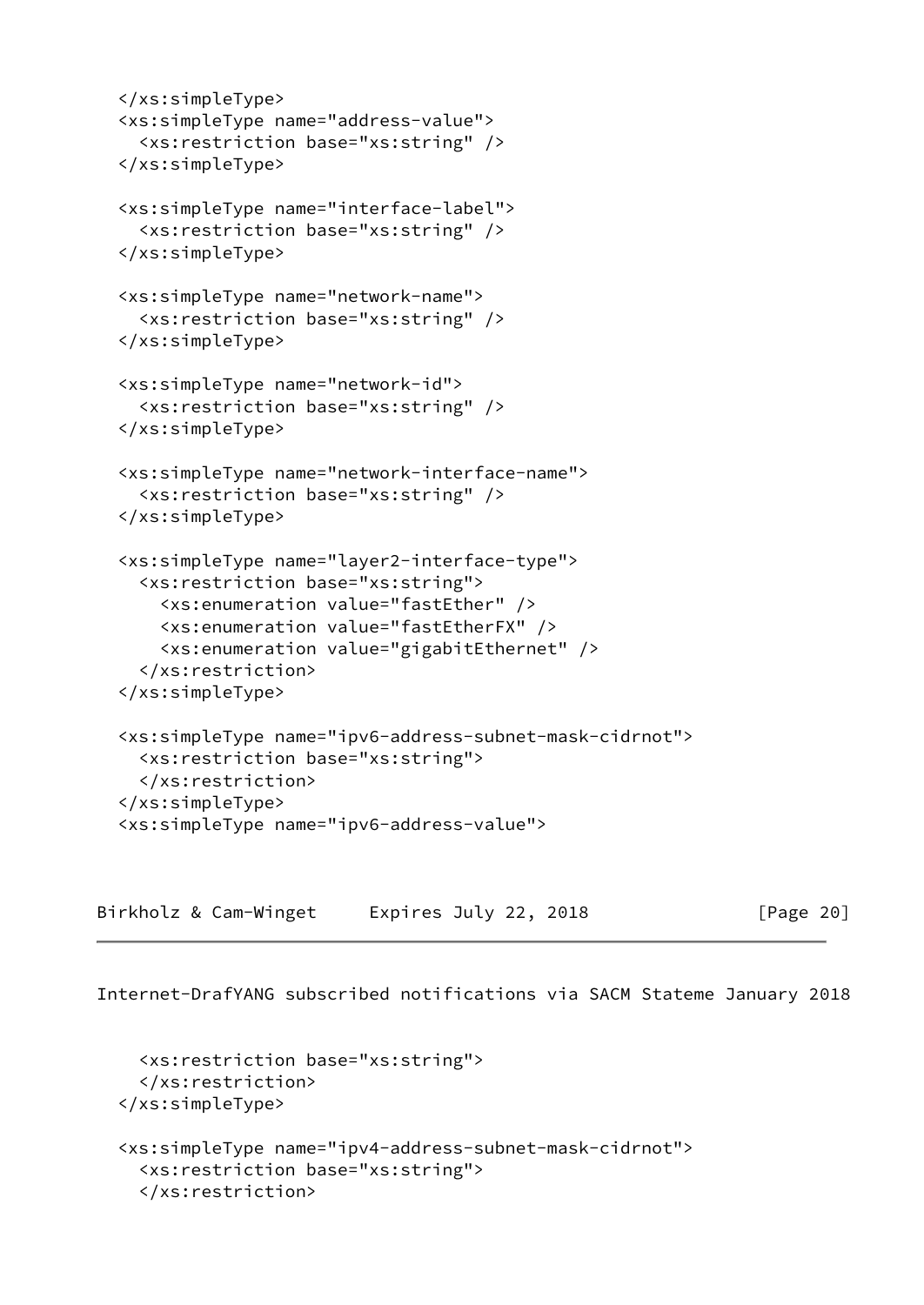```
 </xs:simpleType>
   <xs:simpleType name="ipv4-address-subnet-mask">
     <xs:restriction base="xs:string">
     </xs:restriction>
   </xs:simpleType>
   <xs:simpleType name="ipv4-address-value">
     <xs:restriction base="xs:string">
     </xs:restriction>
   </xs:simpleType>
   <xs:complexType name="network-address">
     <xs:choice>
       <xs:element name="ipv4-address" type="ipv4-address" />
       <xs:element name="ipv6-address" type="ipv6-address" />
       <xs:element name="mac-address" type="mac-address" />
     </xs:choice>
   </xs:complexType>
   <xs:complexType name="endpoint-identifier">
     <xs:choice>
       <xs:element name="certificate" type="certificate" />
       <xs:element name="firmware-id" type="firmware-id" />
       <xs:element name="hardware-serial-number" type="hardware-serial-number" />
       <xs:element name="host-name" type="host-name" />
       <xs:element name="ipv4-address-value" type="ipv4-address-value" />
       <xs:element name="ipv6-address-value" type="ipv6-address-value" />
       <xs:element name="mac-address" type="mac-address" />
       <xs:element name="public-key" type="public-key" />
       <xs:element name="username" type="username" />
     </xs:choice>
   </xs:complexType>
   <xs:complexType name="ipv4-address">
     <xs:sequence>
       <xs:element name="ipv4-address-value" type="ipv4-address-value" />
       <xs:element name="ipv4-address-subnet-mask-cidrnot" type="ipv4-address-subnet-mask-cidrnot
      <xs:element name="ipv4-address-subnet-mask" type="ipv4-address-subnet-mas
     </xs:sequence>
   </xs:complexType>
   <xs:complexType name="ipv6-address">
Birkholz & Cam-Winget Expires July 22, 2018 [Page 21]
```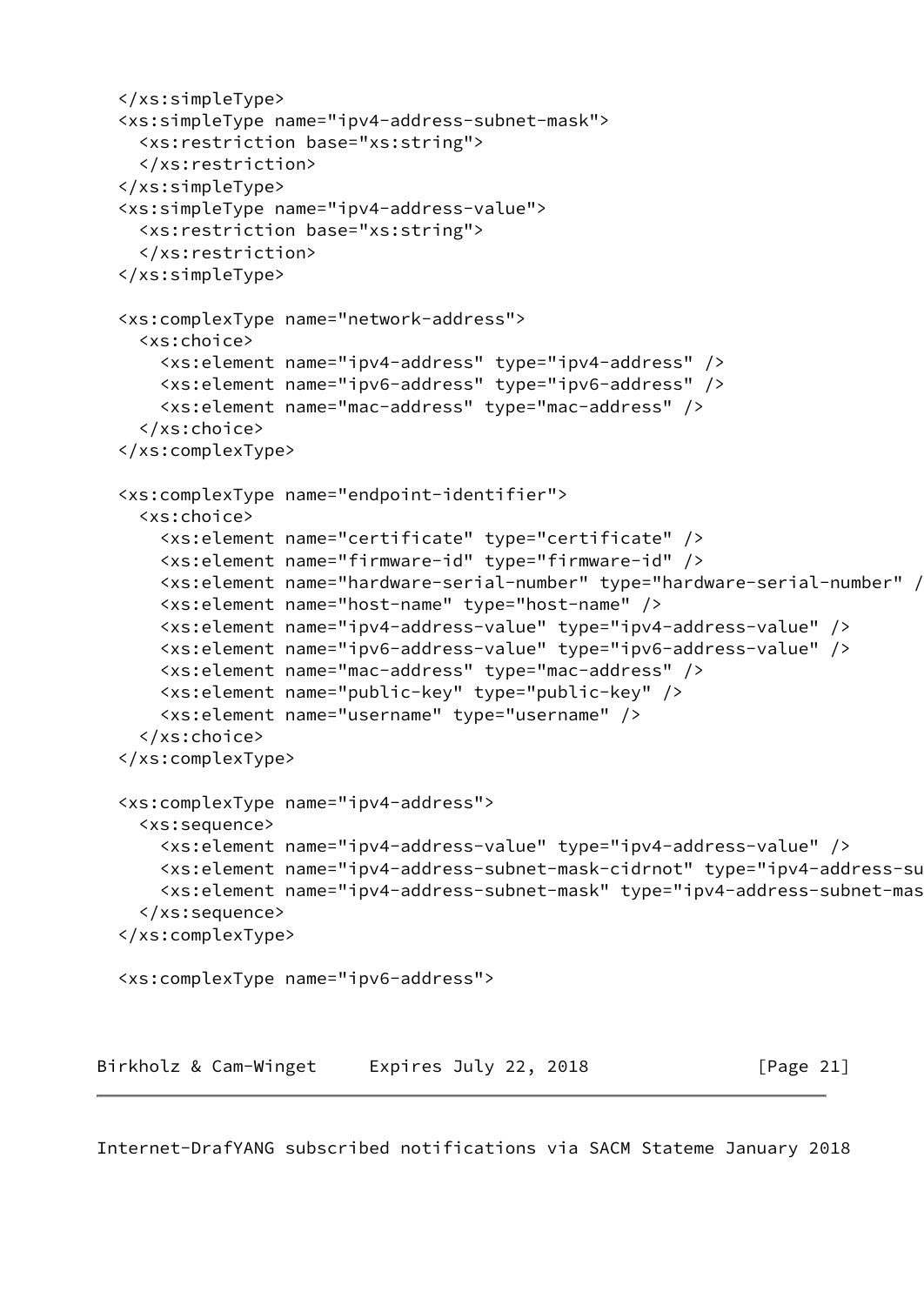```
 <xs:sequence>
     <xs:element name="ipv6-address-value" type="ipv6-address-value" />
     <xs:element name="ipv6-address-subnet-mask-cidrnot" type="ipv6-address-subnet-mask-cidrnot
   </xs:sequence>
 </xs:complexType>
 <xs:simpleType name="mac-address">
   <xs:restriction base="xs:string" />
 </xs:simpleType>
 <xs:simpleType name="layer4-port-address">
   <xs:restriction base="xs:string" />
 </xs:simpleType>
 <xs:simpleType name="protocol">
   <xs:restriction base="xs:string" />
 </xs:simpleType>
 <xs:simpleType name="layer4-protocol">
   <xs:restriction base="xs:string" />
 </xs:simpleType>
 <xs:simpleType name="bytes-received">
   <xs:restriction base="xs:integer" />
 </xs:simpleType>
 <xs:simpleType name="bytes-sent">
   <xs:restriction base="xs:integer" />
 </xs:simpleType>
 <xs:simpleType name="units-received">
   <xs:restriction base="xs:integer" />
 </xs:simpleType>
 <xs:simpleType name="units-sent">
   <xs:restriction base="xs:integer" />
 </xs:simpleType>
 <xs:complexType name="flow-statistics">
   <xs:sequence>
     <xs:element name="bytes-received" type="bytes-received" />
     <xs:element name="bytes-sent" type="bytes-sent" />
     <xs:element name="units-received" type="units-received" />
     <xs:element name="units-sent" type="units-sent" />
   </xs:sequence>
 </xs:complexType>
 <xs:complexType name="person">
```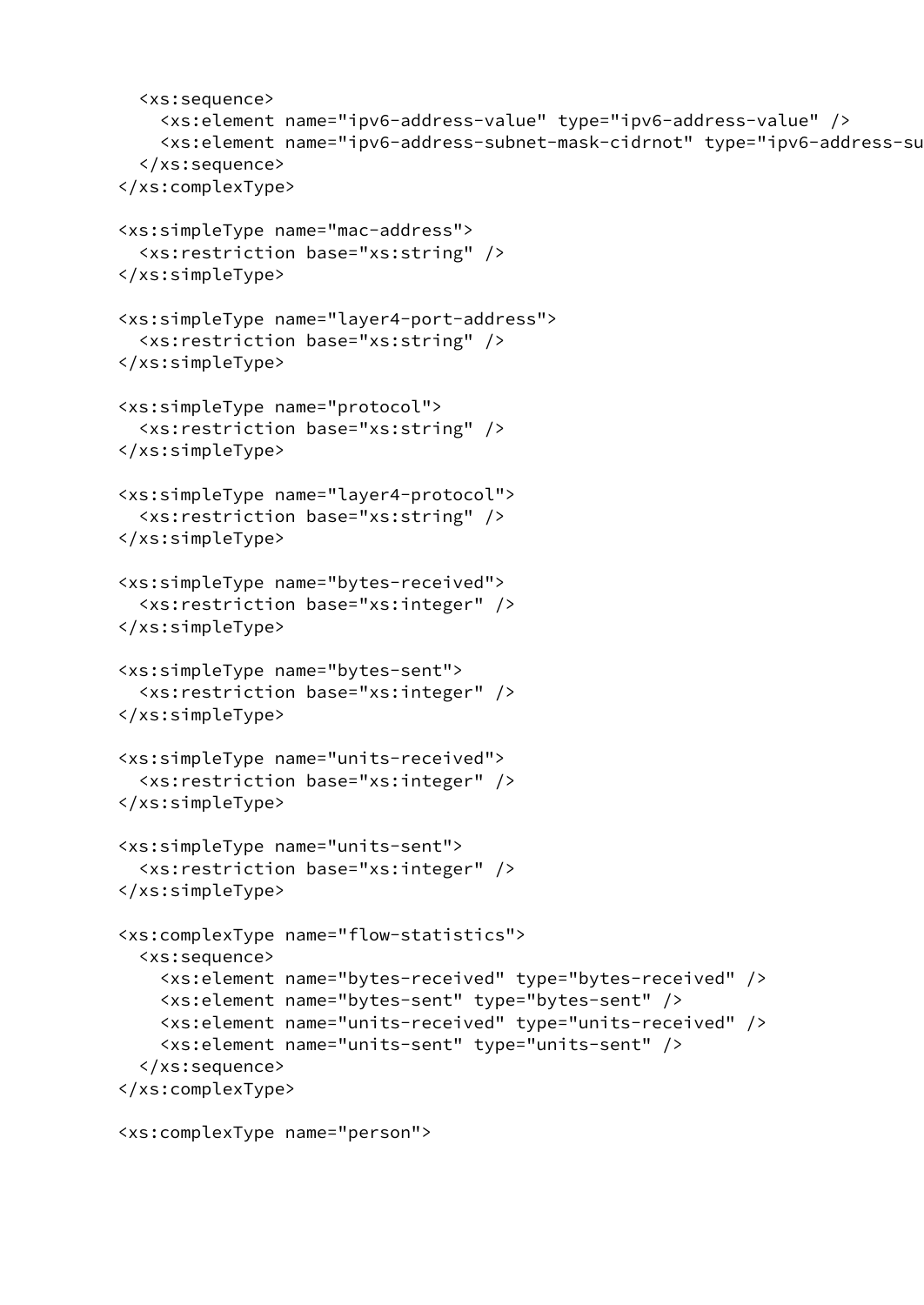```
Internet-DrafYANG subscribed notifications via SACM Stateme January 2018
```

```
 <xs:sequence>
     <xs:element name="person-first-name" type="person-first-name" />
     <xs:element name="person-last-name" type="person-last-name" />
     <xs:element name="person-middle-name" type="person-middle-name" minOccurs="0" maxOccurs="u
    <xs:element name="phone-contact" type="phone-contact" minOccurs="0" maxOc
    <xs:element name="email-address" type="email-address" minOccurs="0" maxOc
   </xs:sequence>
 </xs:complexType>
 <xs:simpleType name="person-first-name">
   <xs:restriction base="xs:string" />
 </xs:simpleType>
 <xs:simpleType name="person-last-name">
   <xs:restriction base="xs:string" />
 </xs:simpleType>
 <xs:simpleType name="person-middle-name">
   <xs:restriction base="xs:string" />
 </xs:simpleType>
 <xs:simpleType name="email-address">
   <xs:restriction base="xs:string" />
 </xs:simpleType>
 <xs:complexType name="phone-contact">
   <xs:sequence>
     <xs:element name="phone-number" type="phone-number" />
     <xs:element name="phone-number-type" type="phone-number-type" minOccurs="0" />
   </xs:sequence>
 </xs:complexType>
 <xs:simpleType name="phone-number">
   <xs:restriction base="xs:string" />
 </xs:simpleType>
 <xs:simpleType name="phone-number-type">
   <xs:restriction base="xs:string">
     <xs:enumeration value="DSN" />
     <xs:enumeration value="Fax" />
     <xs:enumeration value="Home" />
     <xs:enumeration value="Mobile" />
     <xs:enumeration value="Pager" />
```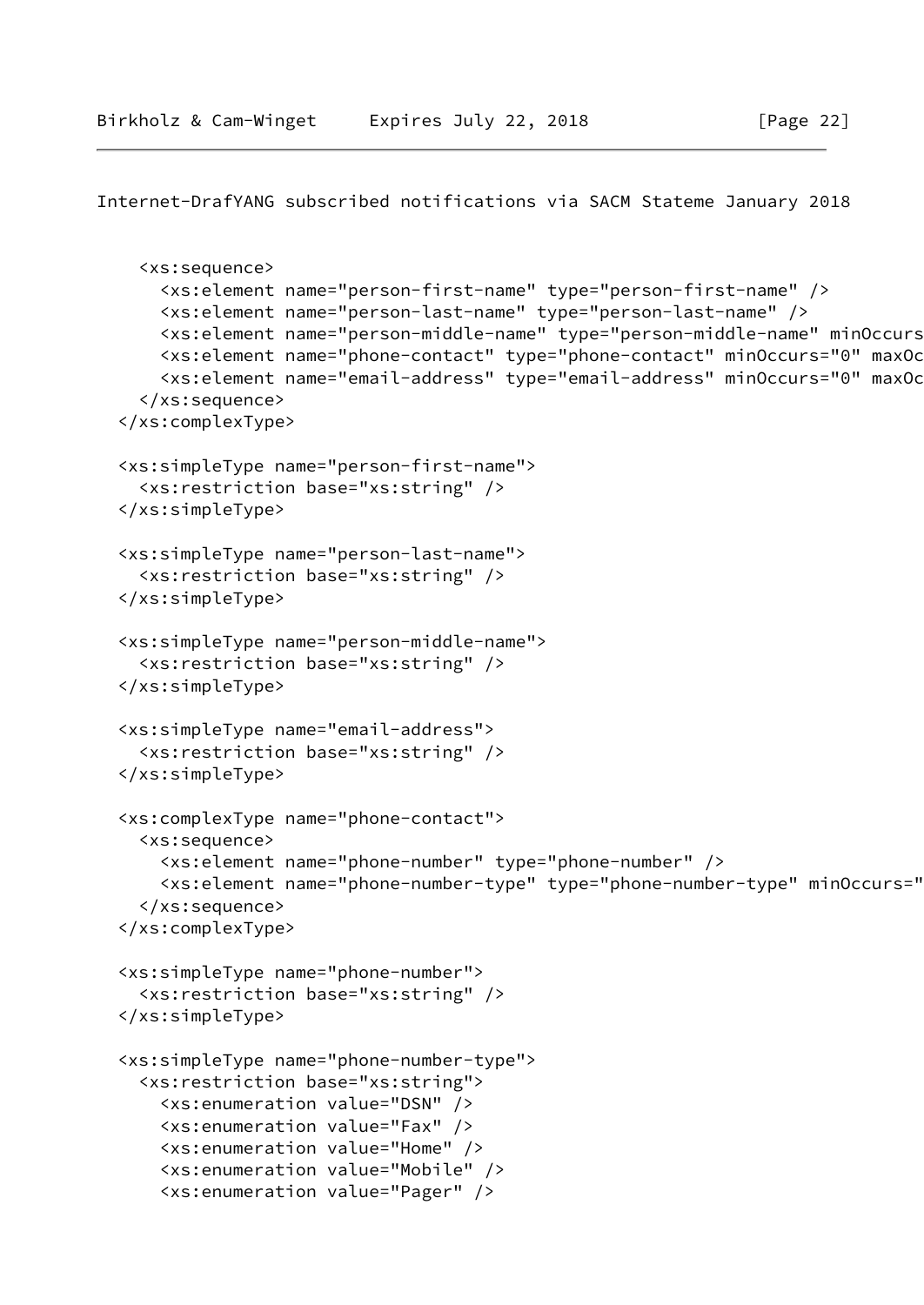```
 <xs:enumeration value="Secure" />
   <xs:enumeration value="Unsecure" />
   <xs:enumeration value="Work" />
   <xs:enumeration value="Other" />
 </xs:restriction>
```
Birkholz & Cam-Winget Expires July 22, 2018 [Page 23]

```
 </xs:simpleType>
 <xs:complexType name="privilege">
   <xs:sequence>
     <xs:element name="privilege-name" type="privilege-name" />
     <xs:element name="privilege-value" type="privilege-value" />
   </xs:sequence>
 </xs:complexType>
 <xs:simpleType name="privilege-name">
   <xs:restriction base="xs:string" />
 </xs:simpleType>
 <xs:simpleType name="privilege-value">
   <xs:restriction base="xs:string" />
 </xs:simpleType>
 <xs:complexType name="location">
   <xs:sequence>
     <xs:element name="WGS84-longitude" type="WGS84-longitude" />
     <xs:element name="WGS84-latitude" type="WGS84-latitude" />
     <xs:element name="WGS84-altitude" type="WGS84-altitude" />
   </xs:sequence>
 </xs:complexType>
 <xs:simpleType name="WGS84-longitude">
   <xs:restriction base="xs:string" />
 </xs:simpleType>
 <xs:simpleType name="WGS84-latitude">
   <xs:restriction base="xs:string" />
 </xs:simpleType>
 <xs:simpleType name="WGS84-altitude">
   <xs:restriction base="xs:string" />
 </xs:simpleType>
```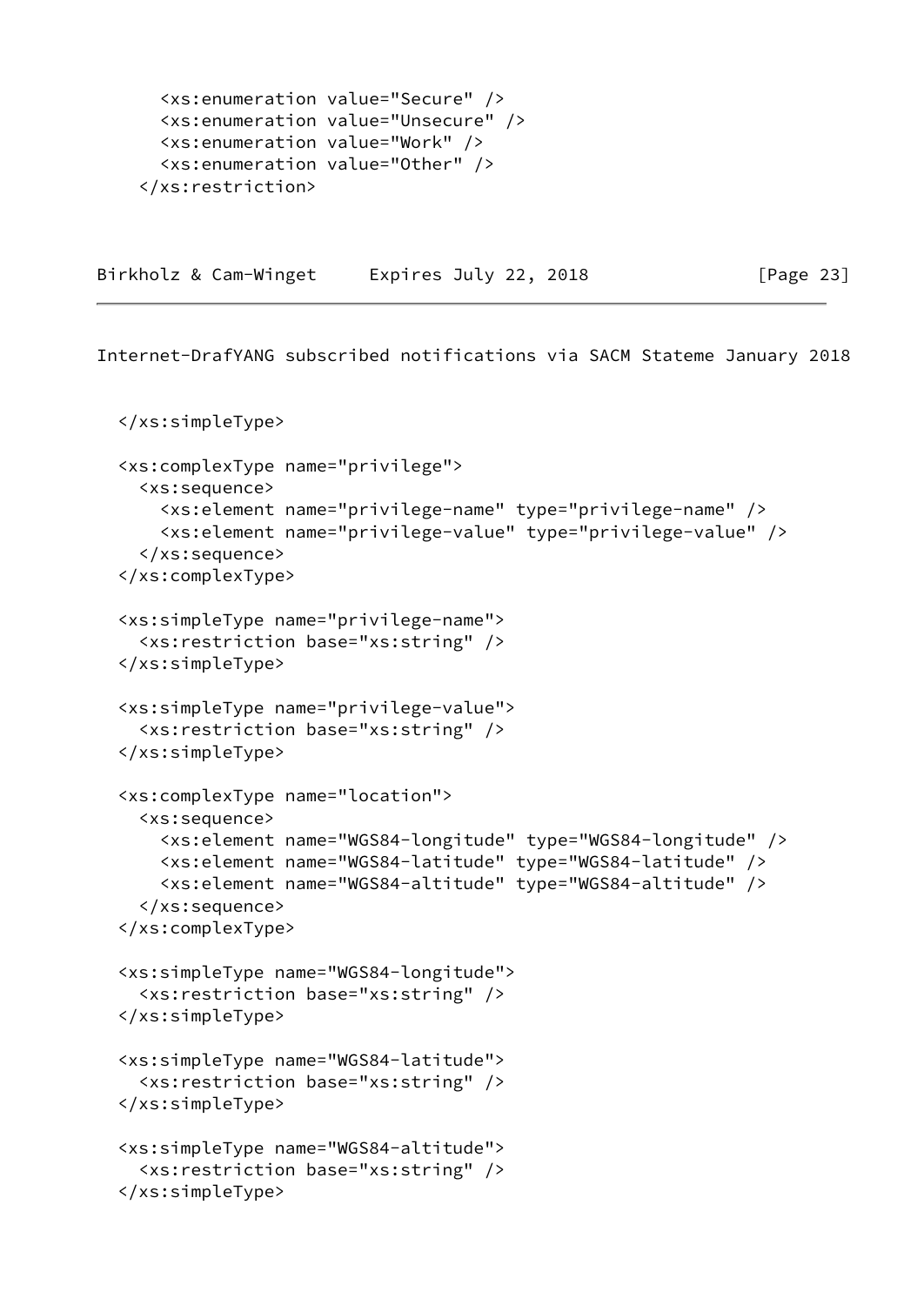```
 <xs:simpleType name="organization-id">
   <xs:restriction base="xs:string" />
 </xs:simpleType>
 <xs:simpleType name="organization-name">
   <xs:restriction base="xs:string" />
 </xs:simpleType>
 <xs:complexType name="organization">
   <xs:sequence>
     <xs:element name="organization-id" type="organization-id" />
```
Birkholz & Cam-Winget Expires July 22, 2018 [Page 24]

```
 <xs:element name="organization-name" type="organization-name" />
     <xs:element name="location" type="location" minOccurs="0" />
   </xs:sequence>
 </xs:complexType>
 <xs:complexType name="data-source">
   <xs:sequence>
     <xs:element name="data-source-label" type="data-source-label" minOccurs="0" />
    <xs:element name="endpoint-identifier" type="endpoint-identifier" minOccu
   </xs:sequence>
 </xs:complexType>
 <xs:complexType name="administrative-domain">
   <xs:sequence>
     <xs:element name="administrative-domain-label" type="administrative-domain-label" />
    <xs:element name="sub-administrative-domain" type="sub-administrative-dom
    <xs:element name="super-administrative-domain" type="super-administrative
     <xs:element name="location" type="location" minOccurs="0" />
   </xs:sequence>
 </xs:complexType>
 <xs:simpleType name="access-privilege-type">
   <xs:restriction base="xs:string">
     <xs:enumeration value="read" />
     <xs:enumeration value="write" />
     <xs:enumeration value="none" />
   </xs:restriction>
 </xs:simpleType>
```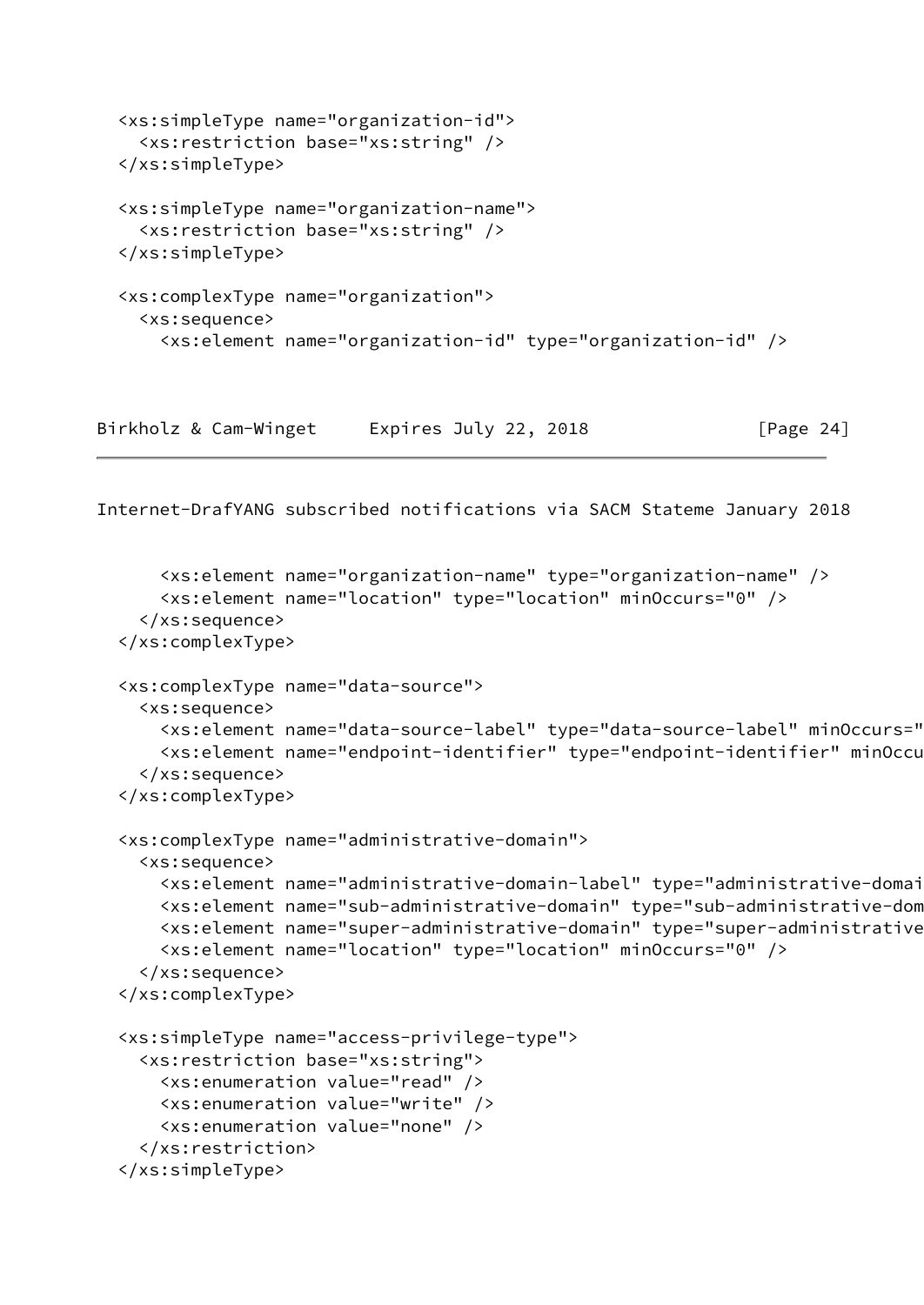```
 <xs:simpleType name="account-name">
   <xs:restriction base="xs:string" />
 </xs:simpleType>
 <xs:simpleType name="authenticator">
   <xs:restriction base="xs:string" />
 </xs:simpleType>
 <xs:simpleType name="authentication-type">
   <xs:restriction base="xs:string">
    \langle!-- To be done -->
   </xs:restriction>
 </xs:simpleType>
 <xs:simpleType name="birthdate">
   <xs:restriction base="xs:date" />
 </xs:simpleType>
 <xs:simpleType name="certificate">
```
Birkholz & Cam-Winget Expires July 22, 2018 [Page 25]

```
 <xs:restriction base="xs:string" />
 </xs:simpleType>
 <xs:simpleType name="collection-task-type">
   <xs:restriction base="xs:string">
     <xs:enumeration value="network-observation" />
     <xs:enumeration value="remote-acquisition" />
     <xs:enumeration value="self-reported" />
   </xs:restriction>
 </xs:simpleType>
 <xs:simpleType name="confidence">
   <xs:restriction base="xs:float">
     <xs:minInclusive value="0" />
     <xs:maxInclusive value="1" />
   </xs:restriction>
 </xs:simpleType>
 <xs:simpleType name="content-action">
   <xs:restriction base="xs:string">
     <xs:enumeration value="add" />
     <xs:enumeration value="delete" />
```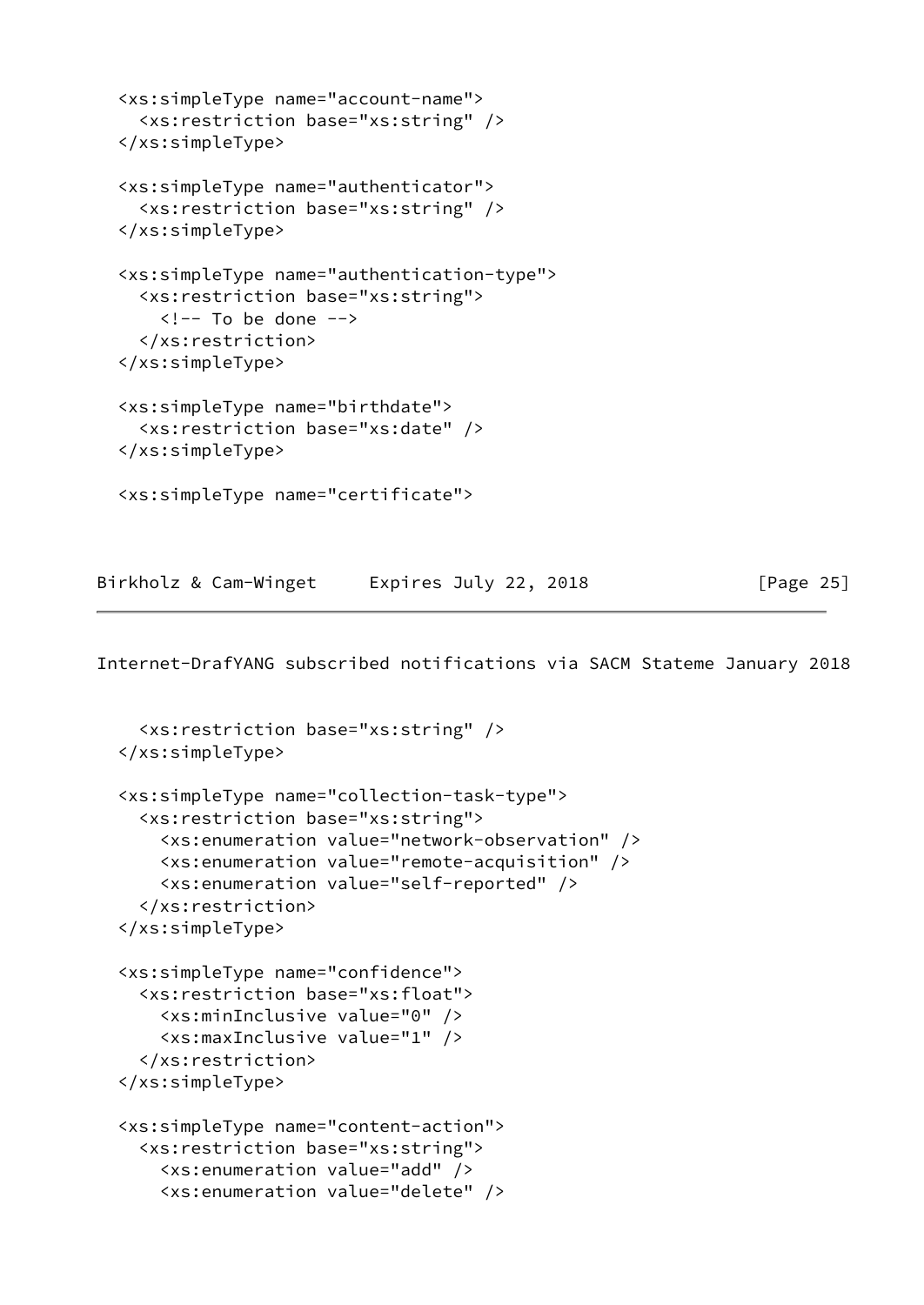```
 <xs:enumeration value="update" />
   </xs:restriction>
 </xs:simpleType>
 <xs:simpleType name="country-code">
   <xs:restriction base="xs:string" />
 </xs:simpleType>
 <xs:simpleType name="default-depth">
   <xs:restriction base="xs:integer" />
 </xs:simpleType>
 <xs:simpleType name="discoverer">
   <xs:restriction base="xs:string" />
 </xs:simpleType>
 <xs:simpleType name="firmware-id">
   <xs:restriction base="xs:string" />
 </xs:simpleType>
 <xs:simpleType name="hardware-serial-number">
   <xs:restriction base="xs:string" />
 </xs:simpleType>
 <xs:simpleType name="location-name">
   <xs:restriction base="xs:string" />
```

| Birkholz & Cam-Winget | Expires July 22, 2018 | [Page 26] |
|-----------------------|-----------------------|-----------|
|-----------------------|-----------------------|-----------|

```
 </xs:simpleType>
```

```
 <xs:simpleType name="method-label">
   <xs:restriction base="xs:string" />
 </xs:simpleType>
 <xs:simpleType name="method-repository">
   <xs:restriction base="xs:string" />
 </xs:simpleType>
 <xs:simpleType name="network-access-level-type">
   <xs:restriction base="xs:string">
     <xs:enumeration value="block" />
     <xs:enumeration value="quarantine" />
   </xs:restriction>
```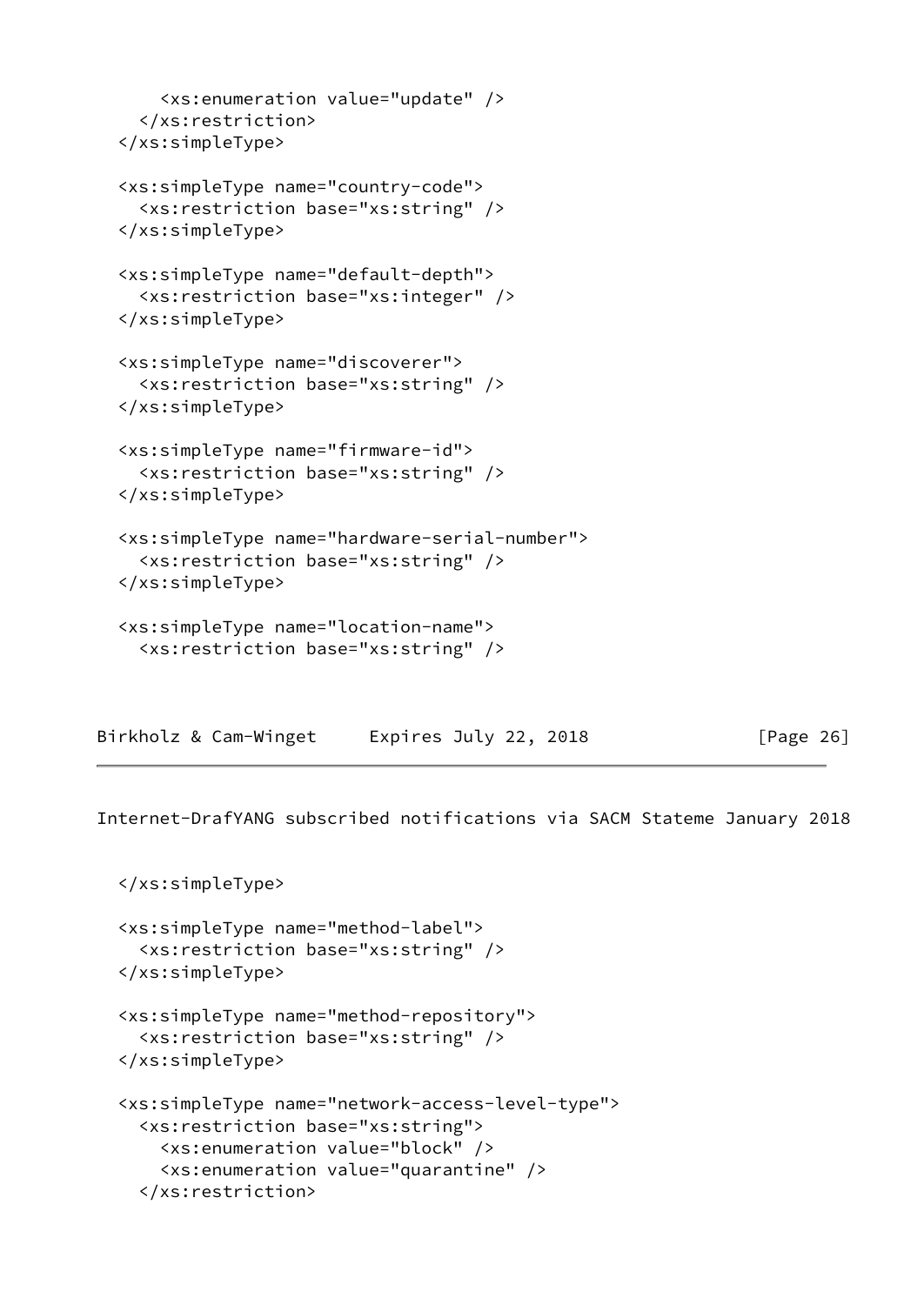```
 </xs:simpleType>
 <xs:simpleType name="patch-id">
   <xs:restriction base="xs:string" />
 </xs:simpleType>
 <xs:simpleType name="patch-name">
   <xs:restriction base="xs:string" />
 </xs:simpleType>
 <!-- FIXME: is this type appropriate? -->
 <xs:simpleType name="public-key">
   <xs:restriction base="xs:string" />
 </xs:simpleType>
 <xs:simpleType name="role-name">
   <xs:restriction base="xs:string" />
 </xs:simpleType>
 <xs:simpleType name="status">
   <xs:restriction base="xs:string">
     <xs:enumeration value="true" />
     <xs:enumeration value="false" />
     <xs:enumeration value="error" />
     <xs:enumeration value="unknown" />
     <xs:enumeration value="not applicable" />
     <xs:enumeration value="not evaluated" />
   </xs:restriction>
 </xs:simpleType>
 <xs:simpleType name="te-assessment-state">
   <xs:restriction base="xs:string">
     <xs:enumeration value="in-discovery" />
```
Birkholz & Cam-Winget Expires July 22, 2018 [Page 27]

```
 <xs:enumeration value="discovered" />
     <xs:enumeration value="in-classification" />
     <xs:enumeration value="classified" />
     <xs:enumeration value="in-assessment" />
     <xs:enumeration value="assessed" />
   </xs:restriction>
 </xs:simpleType>
```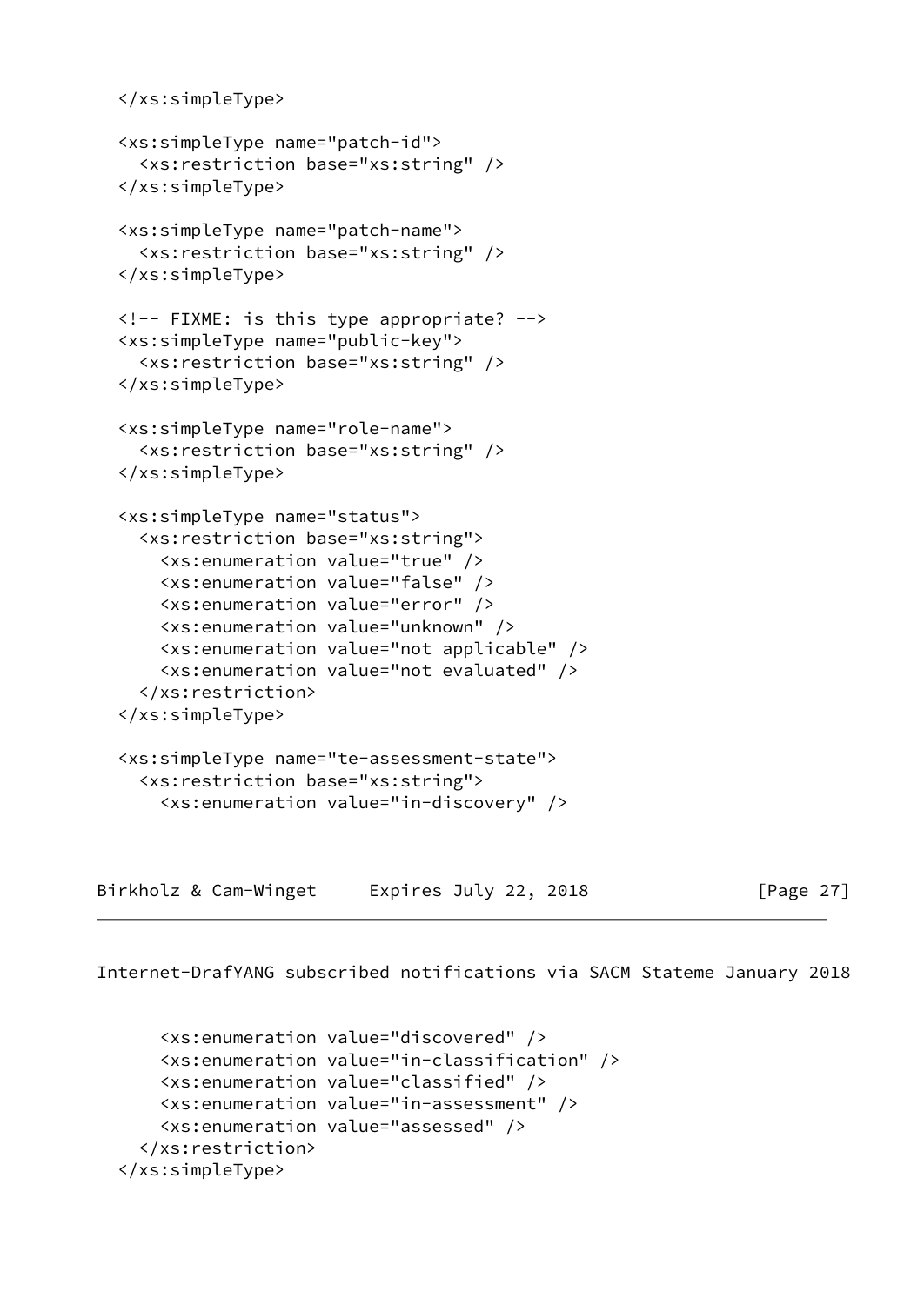```
 <xs:simpleType name="timestamp">
     <xs:restriction base="xs:dateTime" />
   </xs:simpleType>
   <xs:simpleType name="web-site">
     <xs:restriction base="xs:string" />
   </xs:simpleType>
   <xs:simpleType name="port-id">
     <xs:restriction base="xs:string" />
   </xs:simpleType>
   <xs:simpleType name="atm-type">
     <xs:restriction base="xs:string">
       <xs:enumeration value="lowSpeed" />
       <xs:enumeration value="highSpeed" />
     </xs:restriction>
   </xs:simpleType>
   <xs:simpleType name="enet-type">
     <xs:restriction base="xs:string">
       <xs:enumeration value="enet" />
       <xs:enumeration value="1genet" />
       <xs:enumeration value="10genet" />
       <xs:enumeration value="100genet" />
     </xs:restriction>
   </xs:simpleType>
   <xs:simpleType name="wifi-type">
     <xs:restriction base="xs:string">
       <xs:enumeration value="11n" />
       <xs:enumeration value="11a" />
       <xs:enumeration value="11gb" />
     </xs:restriction>
   </xs:simpleType>
   <xs:simpleType name="virtual-type">
     <xs:restriction base="xs:string">
       <xs:enumeration value="virtual-1g" />
     </xs:restriction>
Birkholz & Cam-Winget Expires July 22, 2018 [Page 28]
```
<span id="page-31-0"></span></xs:simpleType>